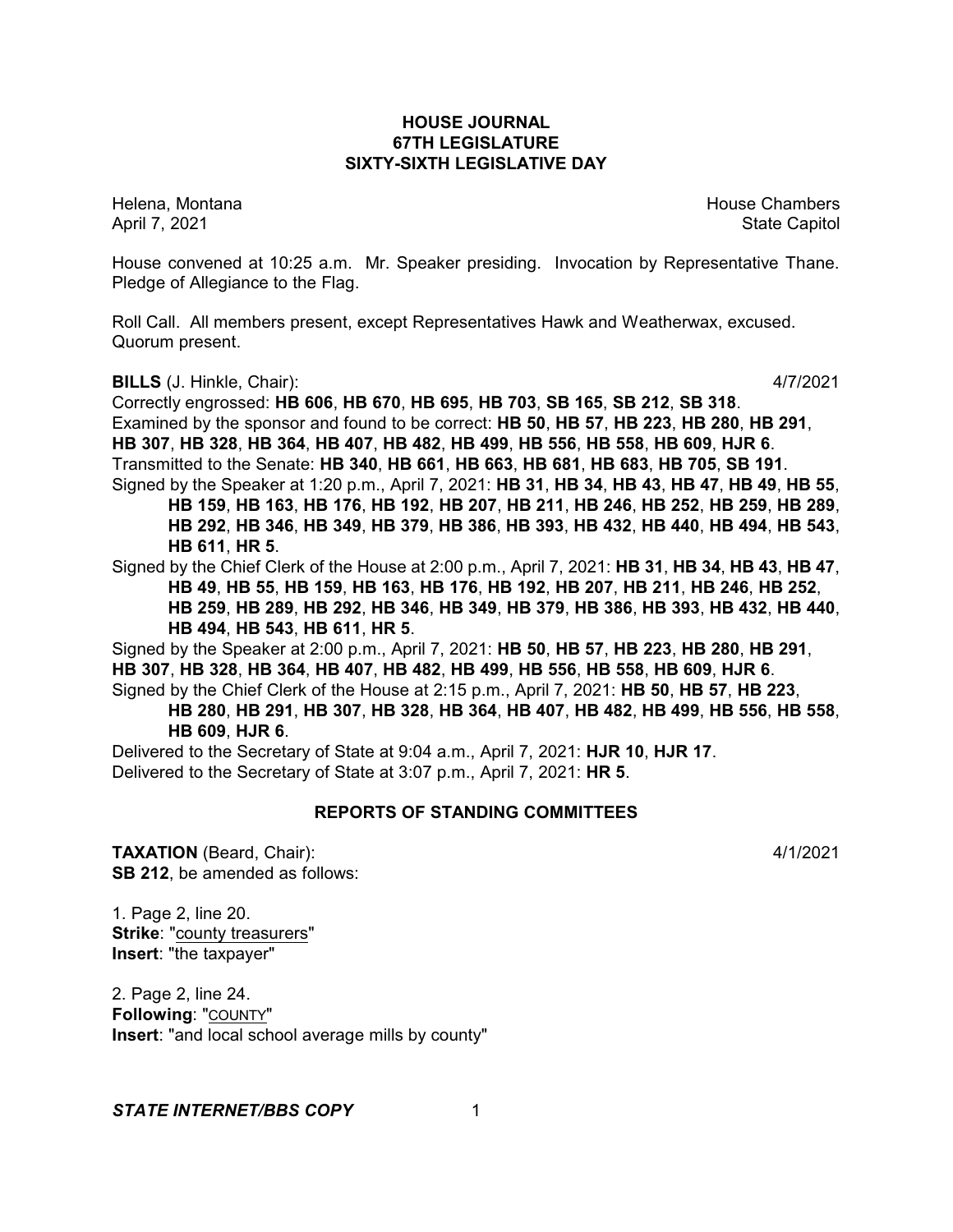3. Page 2, line 25. **Strike**: "COUNTY TREASURER SHALL INCLUDE THE INFORMATION RECEIVED FROM THE"

4. Page 2, line 26. **Following**: "REVENUE" **Insert**: "shall provide to the taxpayer the information required"

5. Page 2, line 26. **Strike**: "with the written notice" **Insert**: "by the second Monday in October"

And, as amended, be concurred in. Report adopted.

# **REPORTS OF SELECT COMMITTEES**

CONFERENCE COMMITTEE on Senate Amendments to **House Bill 20** Report No. 002, April 1, 2021

Mr. President and Mr. Speaker:

We, your Conference Committee met and considered Senate amendments to **House Bill 20** (reference copy -- salmon) and recommend this Conference Committee report be adopted.

And, recommend that **House Bill 20** (reference copy -- salmon) be amended as follows:

1. Page 1, line 14. **Following:** "available" **Insert:** "for service at all times"

2. Page 1, line 26. **Following:** "pilot" **Insert:** "or an airplane passenger"

3. Page 2, line 6. **Following:** "service" **Insert:** "at all times"

For the Senate: For the House:

Ellsworth **Berglee** Sands **Harvey** 

Vance, Chair **Beard, Vice Chair Beard**, Vice Chair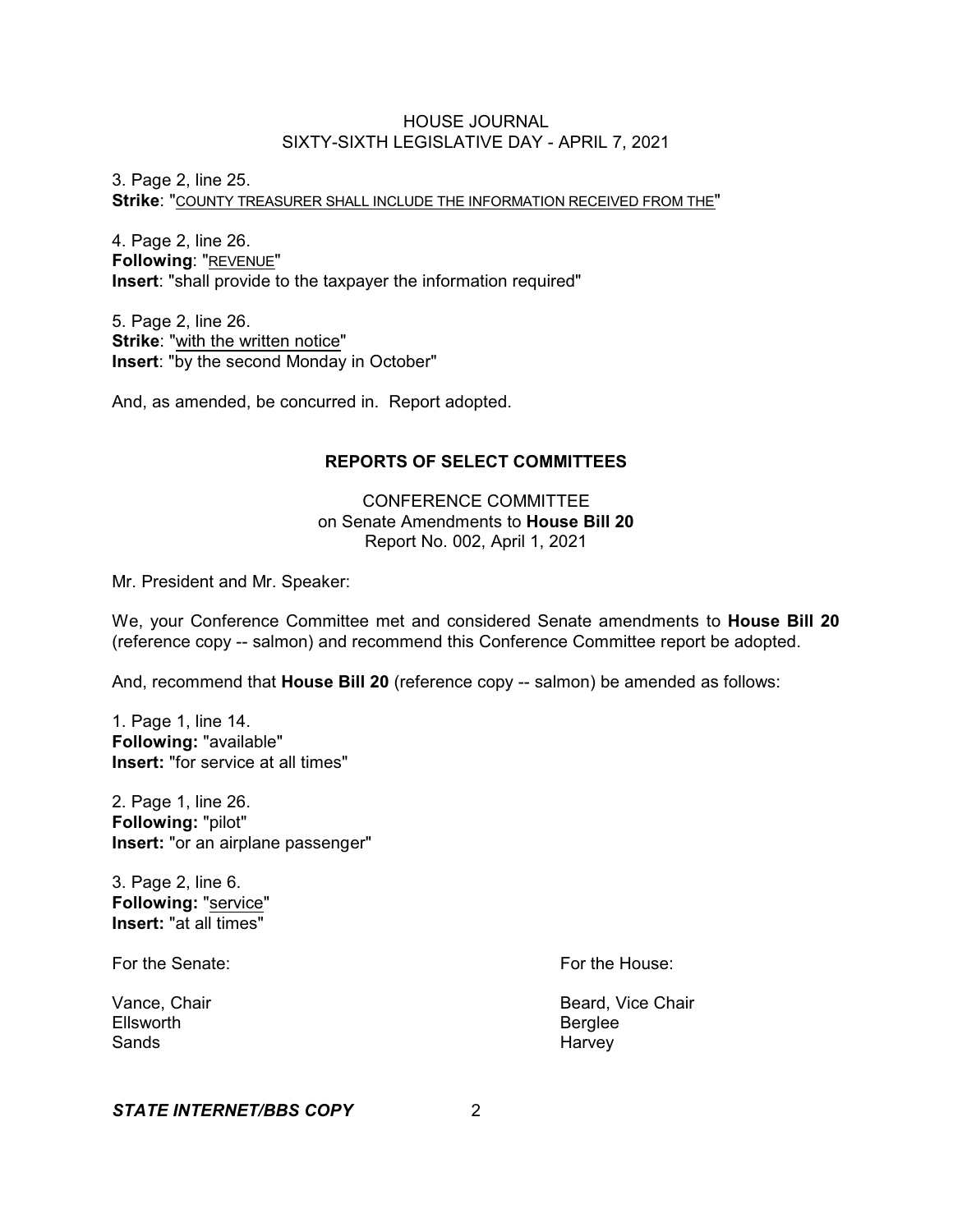# **MESSAGES FROM THE SENATE**

**House bills** concurred in and returned to the House: 4/1/2021

**HB 201**, introduced by K. Holmlund **HB 258**, introduced by J. Hinkle **HB 298**, introduced by S. Galloway **HB 394**, introduced by M. Noland **HB 589**, introduced by B. Mercer

**House bills** concurred in as amended and returned to the House for concurrence in Senate amendments:

**HB 112**, introduced by J. Fuller **HB 382**, introduced by W. Curdy **HB 616**, introduced by M. Hopkins

**House joint resolution not** concurred in and returned to the House: 4/1/2021

**HJR 15**, introduced by M. Marler

# **FIRST READING AND COMMITMENT OF BILLS**

The following House resolution was introduced, read first time, and referred to committee:

**HR 6**, introduced by S. Kerns, F. Anderson, D. Bartel, B. Beard, D. Bedey, S. Berglee, M. Bertoglio, M. Binkley, J. Carlson, N. Duram, P. Fielder, F. Fleming, G. Frazer, S. Galloway, J. Gillette, S. Gist, S. Greef, S. Gunderson, E. Hill, C. Hinkle, J. Hinkle, M. Hopkins, L. Jones, J. Kassmier, C. Knudsen, R. Knudsen, D. Lenz, B. Ler, R. Marshall, W. McKamey, B. Mitchell, T. Moore, J. Patelis, B. Phalen, J. Read, A. Regier, M. Regier, L. Reksten, J. Schillinger, K. Seekins-Crowe, L. Sheldon-Galloway, D. Skees, M. Stromswold, J. Trebas, B. Tschida, B. Usher, S. Vinton, K. Whitman, K. Zolnikov, referred to Human Services.

# **THIRD READING OF BILLS**

The following bills having been read three several times, title and history agreed to, were disposed of in the following manner:

**HB 340** passed as follows:

Yeas: Anderson, Bartel, Bedey, Berglee, Bertoglio, Bishop, Brewster, Buckley, Buttrey, Caferro, Carlson, Curdy, Custer, Dooling, Dunwell, Farris-Olsen, Fern, Fielder, Fitzgerald, Fleming, Frazer, Fuller, Funk, Gist, Greef, Gunderson, Harvey, Hayman, Hill, Holmlund, Hopkins, Jones, Karjala, Kassmier, Keane, Kelker, Keogh, Kerns, Kerr-Carpenter, Knudsen C, Knudsen R, Kortum, Ler, Loge, Malone, Marler, Marshall, McKamey, Mitchell, Noland, Novak, Olsen,

# *STATE INTERNET/BBS COPY* 3

4/1/2021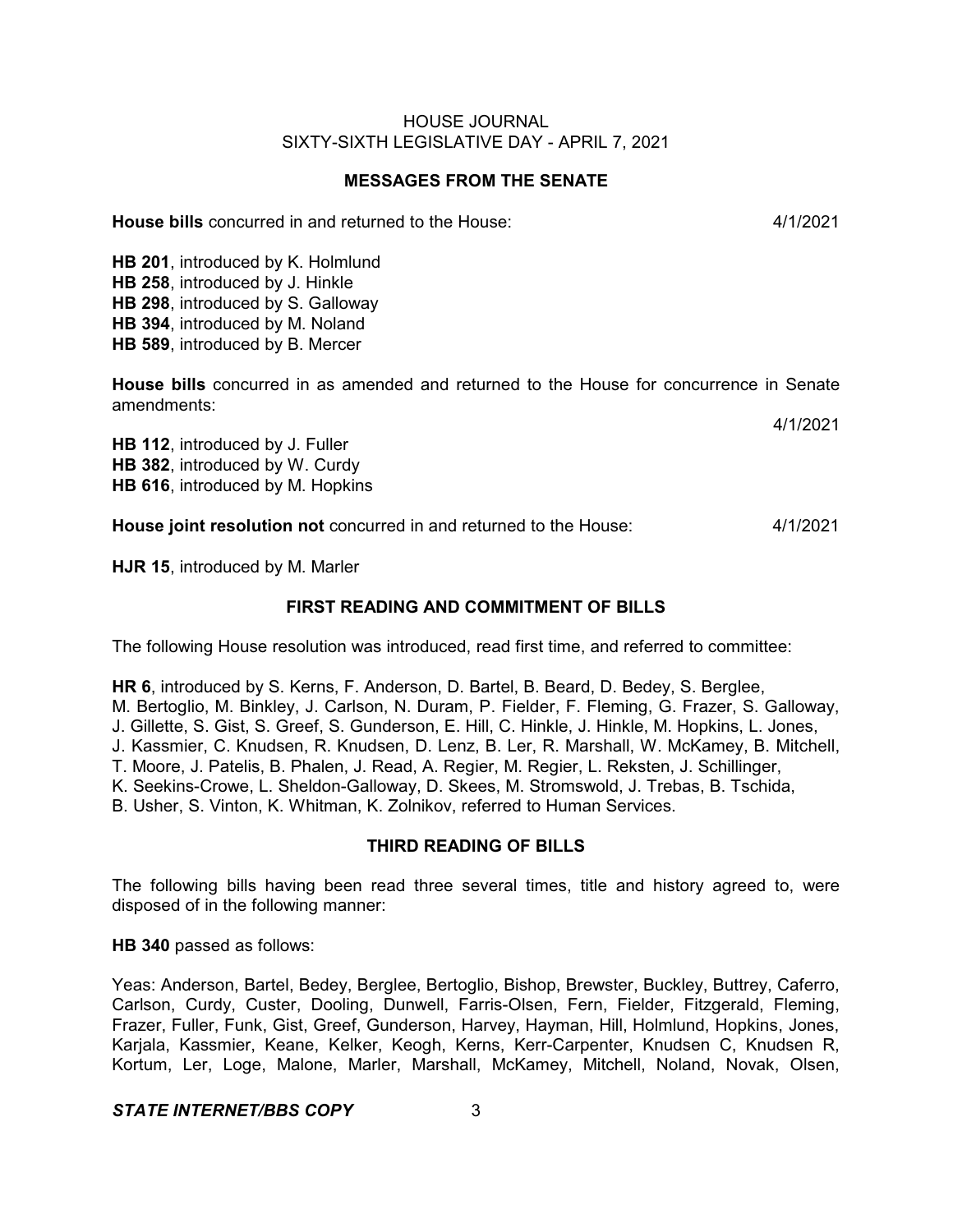Patelis, Phalen, Putnam, Read, Reksten, Ricci, Running Wolf, Schillinger, Seekins-Crowe, Sheldon-Galloway, Skees, Smith, Stafman, Stewart Peregoy, Stromswold, Sullivan, Tenenbaum, Thane, Trebas, Usher, Vinton, Walsh, Welch, Whitman, Windy Boy, Zolnikov, Mr. Speaker. Total 79

Nays: Abbott, Beard, Binkley, Duram, France, Hinkle C, Hinkle J, Lenz, Mercer, Moore, Nave, Regier A, Regier M, Tschida, Whiteman Pena. Total 15

Voted absentee: None.

Excused: Hawk, Weatherwax. Total 2

Absent or not voting: Galloway, Garner, Gillette, Hamilton. Total 4

**HB 661** passed as follows:

Yeas: Anderson, Bartel, Beard, Bedey, Berglee, Bertoglio, Binkley, Brewster, Buttrey, Carlson, Custer, Dooling, Duram, Fielder, Fitzgerald, Fleming, Frazer, Fuller, Galloway, Gillette, Gist, Greef, Gunderson, Harvey, Hill, Hinkle C, Hinkle J, Holmlund, Hopkins, Jones, Kassmier, Keane, Kerns, Knudsen C, Lenz, Ler, Loge, Malone, Marshall, McKamey, Mercer, Mitchell, Moore, Nave, Noland, Novak, Patelis, Phalen, Putnam, Read, Regier A, Regier M, Reksten, Ricci, Seekins-Crowe, Sheldon-Galloway, Skees, Stromswold, Trebas, Tschida, Usher, Vinton, Walsh, Welch, Whitman, Zolnikov, Mr. Speaker. Total 67

Nays: Abbott, Bishop, Buckley, Caferro, Curdy, Dunwell, Farris-Olsen, Fern, France, Funk, Hayman, Karjala, Kelker, Keogh, Kerr-Carpenter, Knudsen R, Kortum, Marler, Olsen, Running Wolf, Smith, Stafman, Stewart Peregoy, Sullivan, Tenenbaum, Thane, Whiteman Pena, Windy Boy. Total 28

Voted absentee: None.

Excused: Hawk, Weatherwax. Total 2

Absent or not voting: Garner, Hamilton, Schillinger. Total 3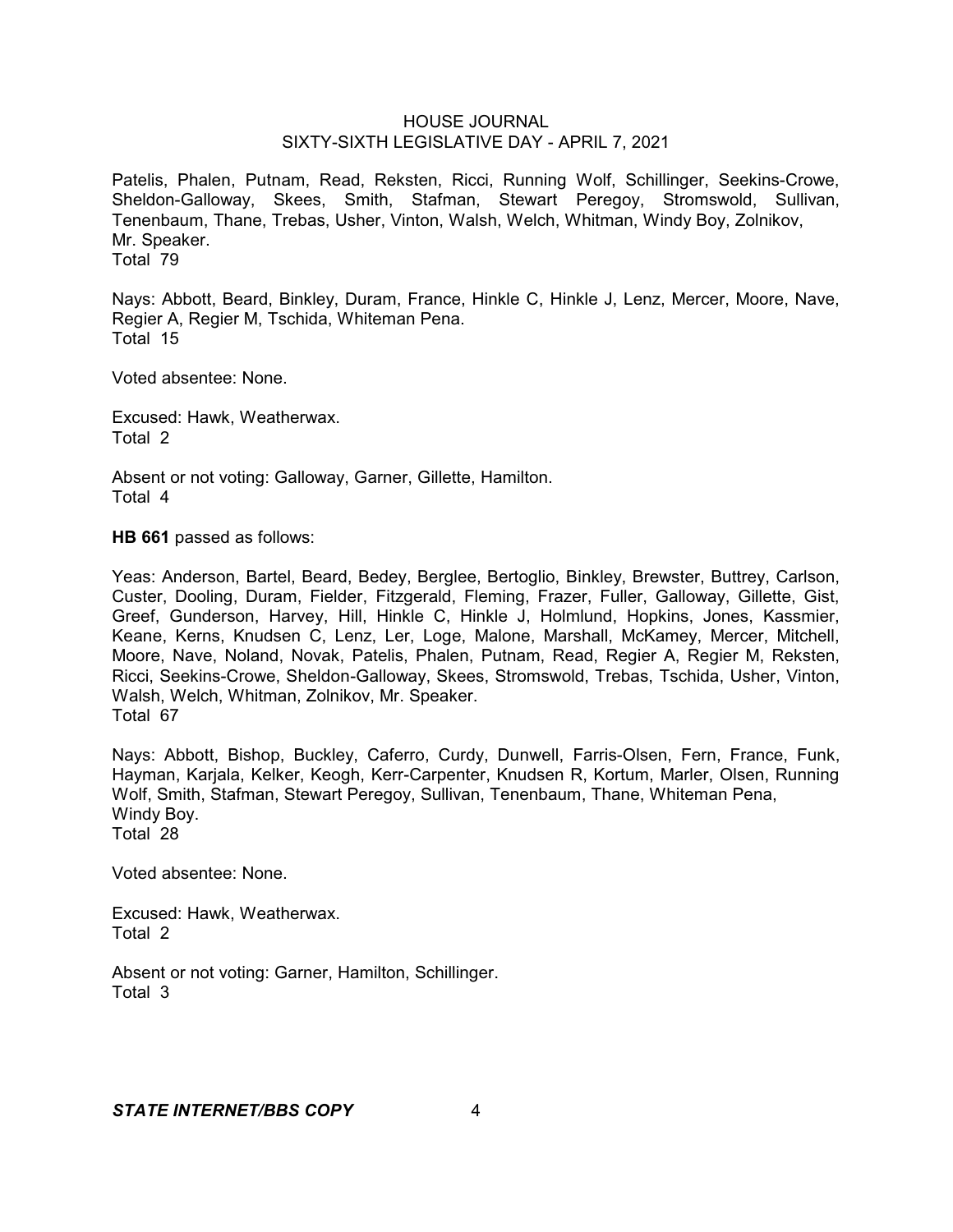**HB 663** passed as follows:

Yeas: Anderson, Bartel, Beard, Bedey, Berglee, Bertoglio, Binkley, Brewster, Buttrey, Carlson, Custer, Dooling, Duram, Fern, Fielder, Fitzgerald, Fleming, Frazer, Fuller, Galloway, Gillette, Gist, Greef, Gunderson, Hill, Hinkle C, Hinkle J, Holmlund, Hopkins, Jones, Kassmier, Kerns, Knudsen C, Knudsen R, Lenz, Ler, Loge, Malone, Marshall, McKamey, Mercer, Mitchell, Moore, Nave, Noland, Patelis, Phalen, Putnam, Read, Regier A, Regier M, Reksten, Ricci, Schillinger, Seekins-Crowe, Sheldon-Galloway, Skees, Stromswold, Trebas, Tschida, Usher, Vinton, Walsh, Welch, Whitman, Zolnikov, Mr. Speaker. Total 67

Nays: Abbott, Bishop, Buckley, Caferro, Curdy, Dunwell, Farris-Olsen, France, Funk, Harvey, Hayman, Karjala, Keane, Kelker, Keogh, Kerr-Carpenter, Kortum, Marler, Novak, Olsen, Running Wolf, Smith, Stafman, Stewart Peregoy, Sullivan, Tenenbaum, Thane, Whiteman Pena, Windy Boy. Total 29

Voted absentee: None.

Excused: Hawk, Weatherwax. Total 2

Absent or not voting: Garner, Hamilton. Total 2

**HB 681** passed as follows:

Yeas: Abbott, Anderson, Bartel, Beard, Bedey, Berglee, Bertoglio, Binkley, Bishop, Brewster, Buckley, Buttrey, Caferro, Carlson, Curdy, Custer, Dooling, Dunwell, Duram, Farris-Olsen, Fern, Fielder, Fitzgerald, Fleming, France, Frazer, Fuller, Funk, Galloway, Gillette, Gist, Greef, Gunderson, Hamilton, Harvey, Hayman, Hill, Hinkle C, Hinkle J, Holmlund, Hopkins, Jones, Karjala, Kassmier, Keane, Kelker, Keogh, Kerns, Kerr-Carpenter, Knudsen C, Knudsen R, Kortum, Lenz, Ler, Loge, Malone, Marler, Marshall, McKamey, Mitchell, Moore, Nave, Noland, Novak, Olsen, Patelis, Phalen, Putnam, Read, Regier A, Reksten, Ricci, Running Wolf, Schillinger, Seekins-Crowe, Sheldon-Galloway, Skees, Smith, Stafman, Stewart Peregoy, Stromswold, Sullivan, Tenenbaum, Thane, Trebas, Usher, Vinton, Walsh, Welch, Whiteman Pena, Whitman, Zolnikov, Mr. Speaker. Total 93

Nays: Mercer, Regier M, Tschida, Windy Boy. Total 4

Voted absentee: None.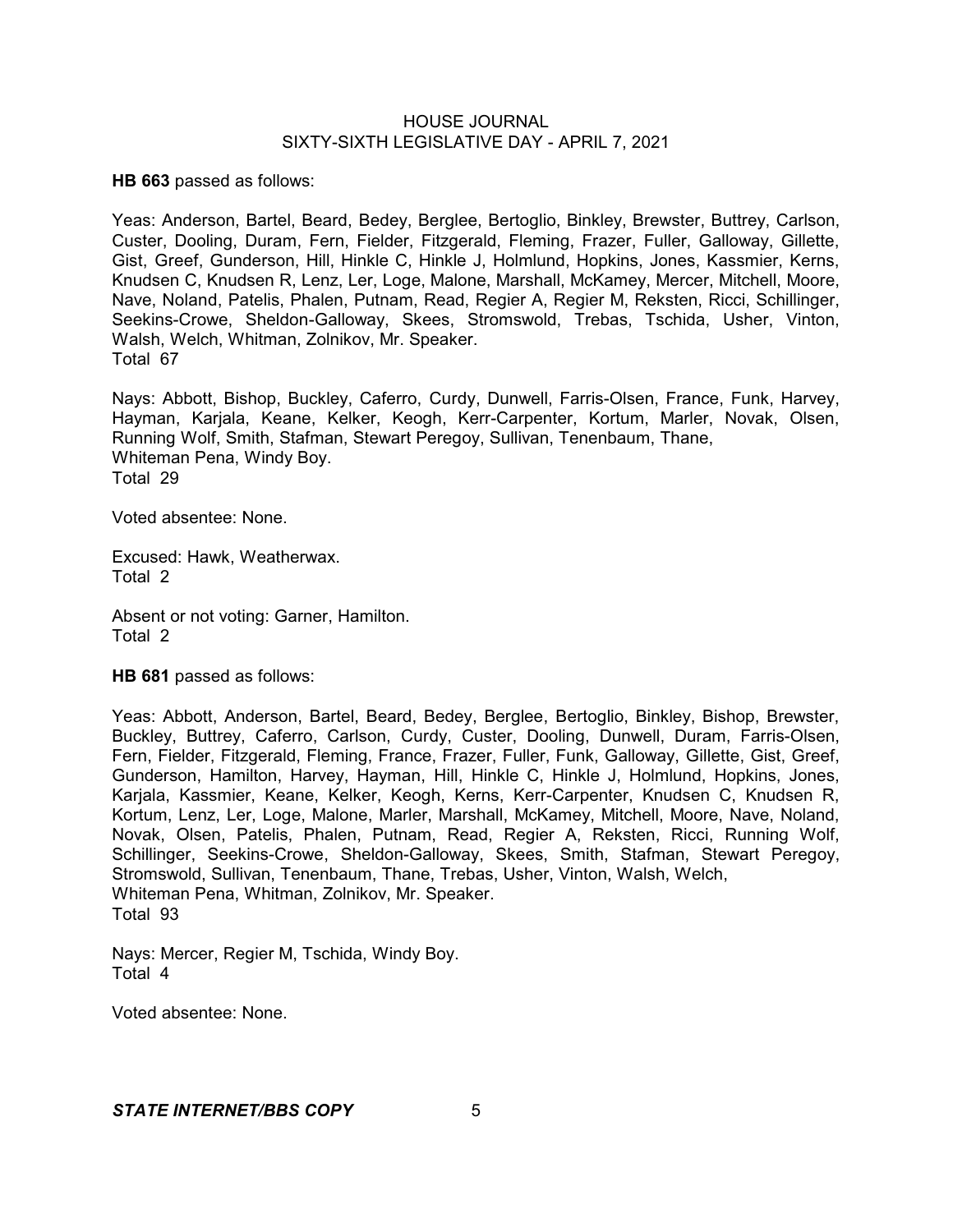Excused: Hawk, Weatherwax. Total 2

Absent or not voting: Garner. Total 1

**HB 683** passed as follows:

Yeas: Anderson, Bartel, Beard, Bedey, Berglee, Bertoglio, Binkley, Brewster, Buttrey, Carlson, Custer, Dooling, Duram, Fielder, Fitzgerald, Fleming, Frazer, Fuller, Galloway, Gillette, Gist, Greef, Gunderson, Hill, Hinkle C, Hinkle J, Holmlund, Hopkins, Jones, Kassmier, Kerns, Knudsen C, Knudsen R, Lenz, Ler, Loge, Malone, Marshall, McKamey, Mercer, Mitchell, Moore, Nave, Noland, Patelis, Phalen, Read, Regier A, Regier M, Reksten, Ricci, Schillinger, Seekins-Crowe, Sheldon-Galloway, Skees, Stromswold, Trebas, Tschida, Usher, Vinton, Walsh, Welch, Whitman, Zolnikov, Mr. Speaker. Total 65

Nays: Abbott, Bishop, Buckley, Caferro, Curdy, Dunwell, Farris-Olsen, Fern, France, Funk, Hamilton, Harvey, Hayman, Karjala, Keane, Kelker, Keogh, Kerr-Carpenter, Kortum, Marler, Novak, Olsen, Putnam, Running Wolf, Smith, Stafman, Stewart Peregoy, Sullivan, Tenenbaum, Thane, Whiteman Pena, Windy Boy. Total 32

Voted absentee: None.

Excused: Hawk, Weatherwax. Total 2

Absent or not voting: Garner. Total 1

**HB 705** passed as follows:

Yeas: Abbott, Anderson, Bartel, Bedey, Bertoglio, Bishop, Brewster, Buckley, Buttrey, Caferro, Carlson, Curdy, Custer, Dooling, Duram, Farris-Olsen, Fern, Fitzgerald, Fleming, France, Frazer, Funk, Gillette, Gist, Greef, Gunderson, Hamilton, Harvey, Hinkle J, Holmlund, Hopkins, Jones, Kassmier, Keane, Kelker, Keogh, Kerns, Kerr-Carpenter, Knudsen C, Knudsen R, Ler, Loge, Malone, Marler, Marshall, McKamey, Mercer, Noland, Novak, Patelis, Putnam, Regier M, Reksten, Ricci, Running Wolf, Schillinger, Seekins-Crowe, Skees, Smith, Stafman, Stewart Peregoy, Stromswold, Sullivan, Tenenbaum, Thane, Trebas, Usher, Vinton, Walsh, Welch, Whiteman Pena, Whitman, Zolnikov, Mr. Speaker. Total 74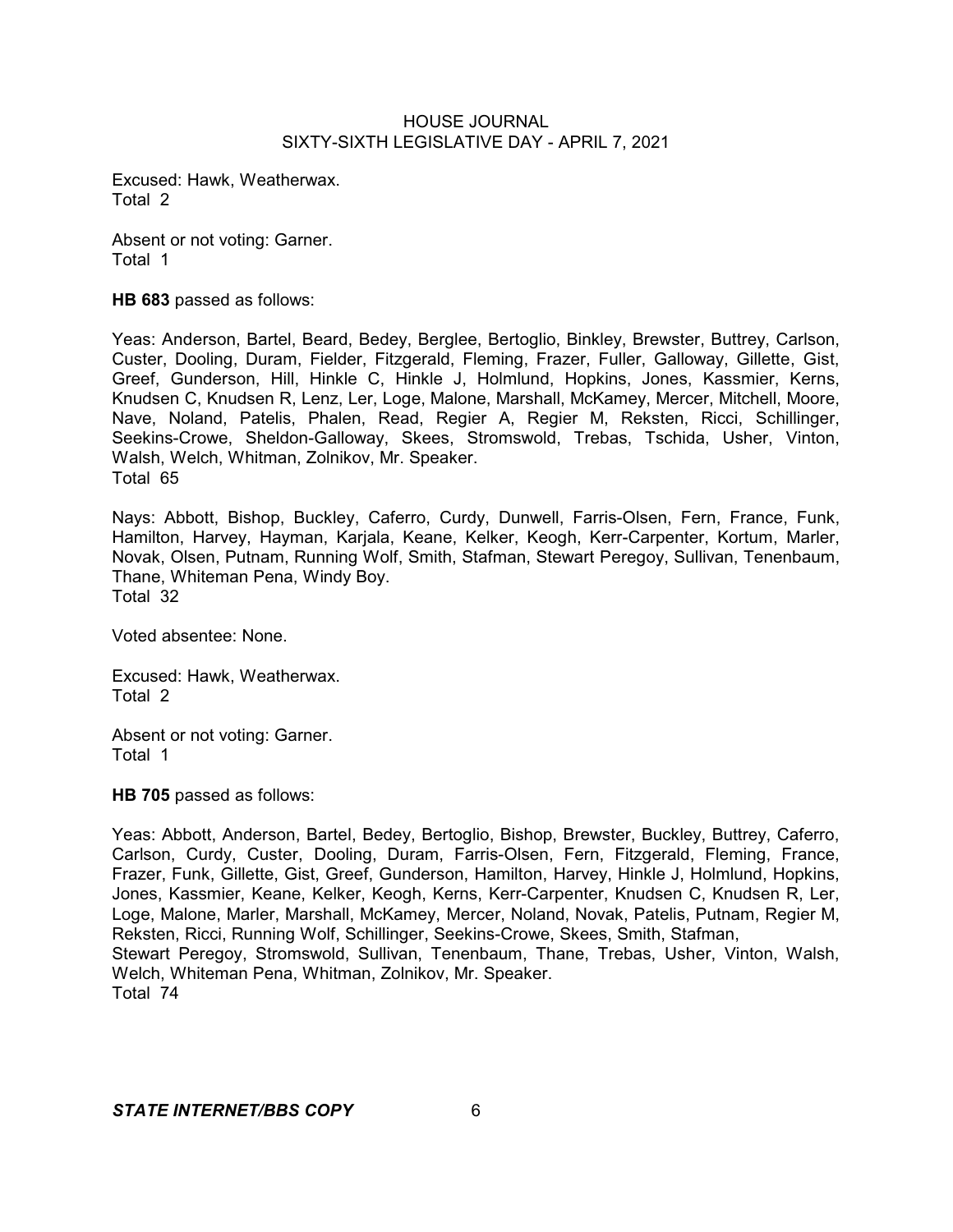Nays: Beard, Berglee, Binkley, Dunwell, Fielder, Fuller, Galloway, Hayman, Hill, Hinkle C, Karjala, Kortum, Lenz, Mitchell, Moore, Olsen, Phalen, Read, Regier A, Sheldon-Galloway, Tschida, Windy Boy. Total 22

Voted absentee: None.

Excused: Hawk, Weatherwax. Total 2

Absent or not voting: Garner, Nave. Total 2

**SB 191** concurred in as follows:

Yeas: Abbott, Anderson, Bartel, Beard, Bedey, Berglee, Bertoglio, Binkley, Bishop, Brewster, Buckley, Buttrey, Caferro, Carlson, Curdy, Custer, Dooling, Dunwell, Duram, Farris-Olsen, Fern, Fielder, Fitzgerald, Fleming, France, Frazer, Fuller, Funk, Galloway, Gillette, Gist, Greef, Gunderson, Hamilton, Harvey, Hayman, Hill, Hinkle C, Hinkle J, Holmlund, Hopkins, Jones, Karjala, Kassmier, Keane, Kelker, Keogh, Kerns, Kerr-Carpenter, Knudsen C, Knudsen R, Kortum, Lenz, Ler, Loge, Malone, Marler, Marshall, McKamey, Mercer, Mitchell, Moore, Nave, Noland, Novak, Olsen, Patelis, Phalen, Putnam, Read, Regier A, Regier M, Reksten, Ricci, Running Wolf, Schillinger, Seekins-Crowe, Sheldon-Galloway, Skees, Smith, Stafman, Stewart Peregoy, Stromswold, Sullivan, Tenenbaum, Thane, Trebas, Tschida, Usher, Vinton, Walsh, Welch, Whiteman Pena, Whitman, Windy Boy, Zolnikov, Mr. Speaker. Total 97

Nays: None. Total 0

Voted absentee: None.

Excused: Hawk, Weatherwax. Total 2

Absent or not voting: Garner. Total 1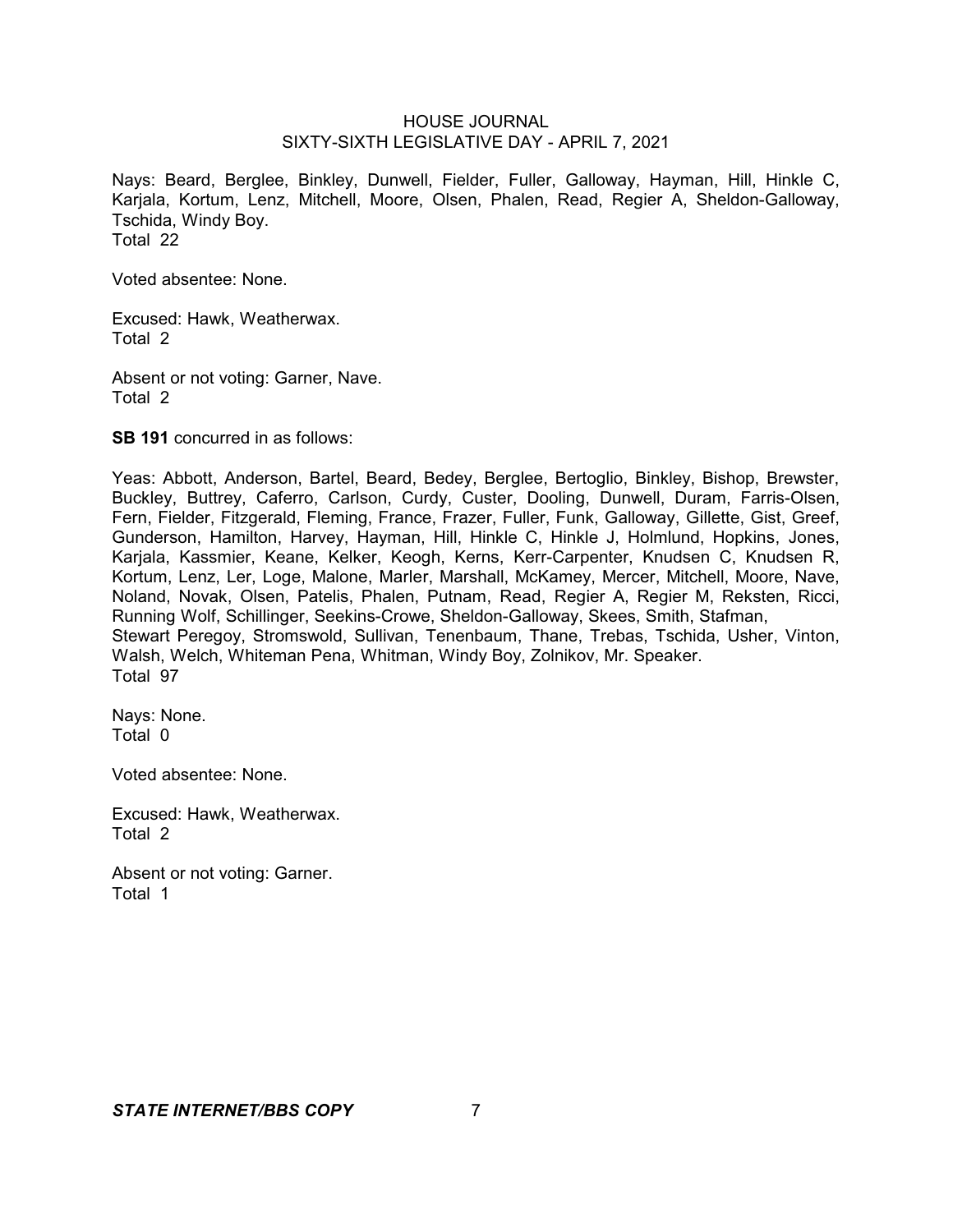# **SECOND READING OF BILLS (COMMITTEE OF THE WHOLE)**

Majority Leader Vinton moved the House resolve itself into a Committee of the Whole for consideration of business on second reading. Motion carried. Representative Hopkins in the chair.

Mr. Speaker: We, your Committee of the Whole, having had under consideration business on second reading, recommend as follows:

**HB 279** - Representative Berglee moved **HB 279** do pass. Motion carried as follows:

Yeas: Anderson, Bartel, Beard, Bedey, Berglee, Bertoglio, Binkley, Brewster, Buttrey, Carlson, Dooling, Duram, Fielder, Fitzgerald, Fleming, Frazer, Fuller, Galloway, Garner, Gillette, Gist, Greef, Gunderson, Hill, Hinkle C, Hinkle J, Holmlund, Hopkins, Jones, Kassmier, Kerns, Knudsen C, Knudsen R, Lenz, Ler, Loge, Malone, Marshall, McKamey, Mercer, Mitchell, Moore, Nave, Noland, Patelis, Phalen, Read, Regier A, Regier M, Reksten, Ricci, Schillinger, Seekins-Crowe, Sheldon-Galloway, Skees, Stromswold, Trebas, Tschida, Usher, Vinton, Walsh, Whitman, Zolnikov, Mr. Speaker. Total 64

Nays: Abbott, Bishop, Buckley, Caferro, Curdy, Custer, Dunwell, Farris-Olsen, Fern, France, Funk, Hamilton, Harvey, Hawk, Hayman, Karjala, Keane, Kelker, Keogh, Kerr-Carpenter, Marler, Novak, Olsen, Putnam, Running Wolf, Smith, Stafman, Stewart Peregoy, Sullivan, Tenenbaum, Thane, Weatherwax, Welch, Whiteman Pena, Windy Boy. Total 35

Voted absentee: Hawk, Weatherwax, No.

Excused: Hawk, Weatherwax. Total 2

Absent or not voting: Kortum. Total 1

**HB 606** - Representative Fielder moved **HB 606** do pass.

**HB 606** - Representative Fielder moved **HB 606**, second reading copy, be amended as follows:

1. Title, line 5. **Following:** "METERING" **Insert:** "GATEWAY"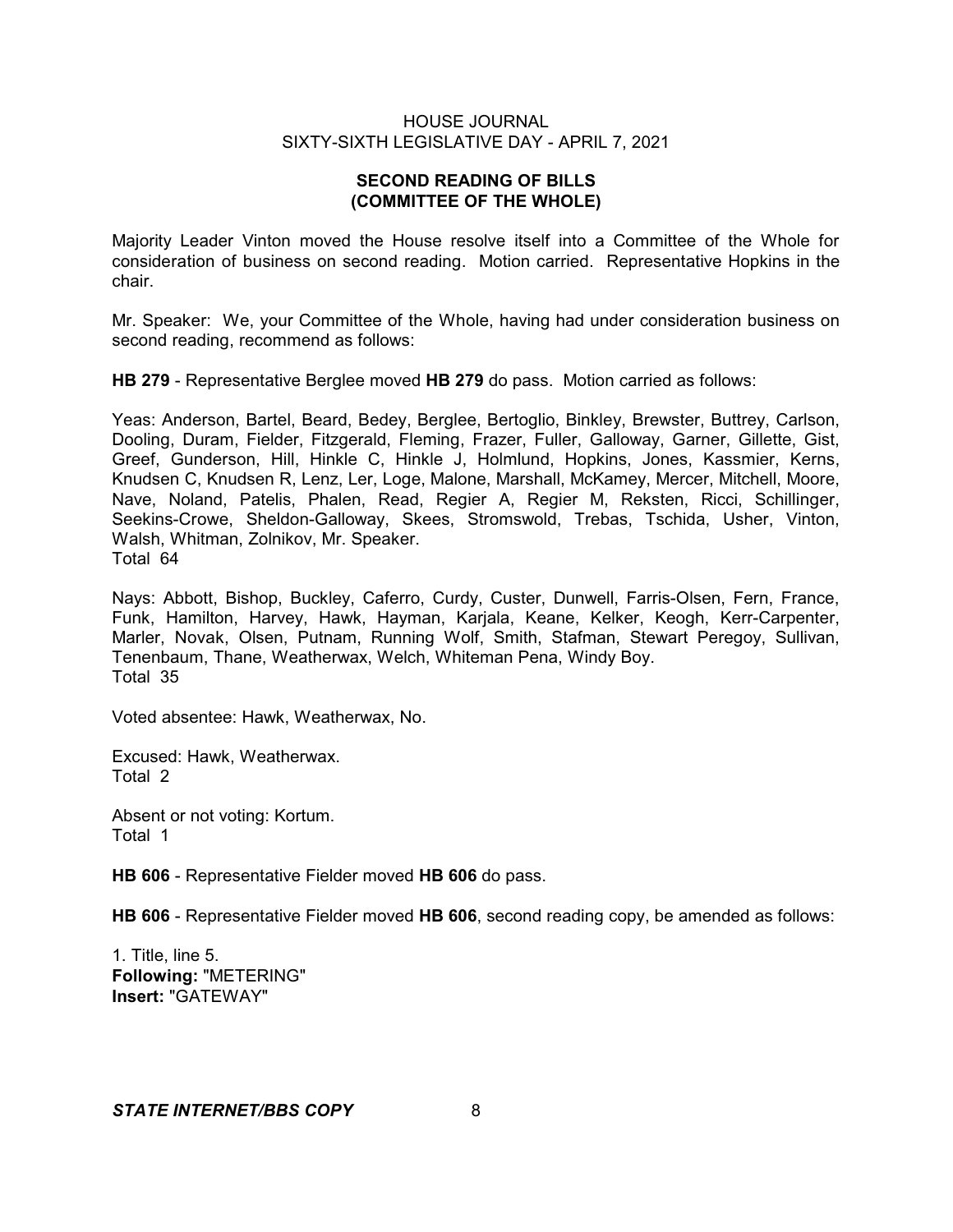2. Page 1, line 11. **Strike:** "meter" **Insert:** "**metering gateway device**"

3. Page 1, line 14. **Following:** "metering" **Insert:** "gateway"

4. Page 1, line 18. **Following:** "metering" **Insert:** "gateway"

5. Page 1, line 19. **Strike:** "meter" **Insert:** "metering gateway device"

6. Page 2, line 6. **Strike:** the second "or" **Insert:** "and"

7. Page 2, line 13. **Strike:** "2020" **Insert:** "2022"

8. Page 2, line 13. **Following:** "for" **Insert:** "advanced meters or"

9. Page 2, line 14. **Following:** "devices" **Insert:** ", or both," **Following:** "established." **Insert:** "(2)"

10. Page 2, line 19. **Following:** "devices" **Insert:** "and advanced metering gateway devices"

11. Page 2, line 20. **Strike:** "(2)" **Insert:** "(3)"

12. Page 2, line 22. **Following:** "metering" **Insert:** "device or advanced metering gateway device"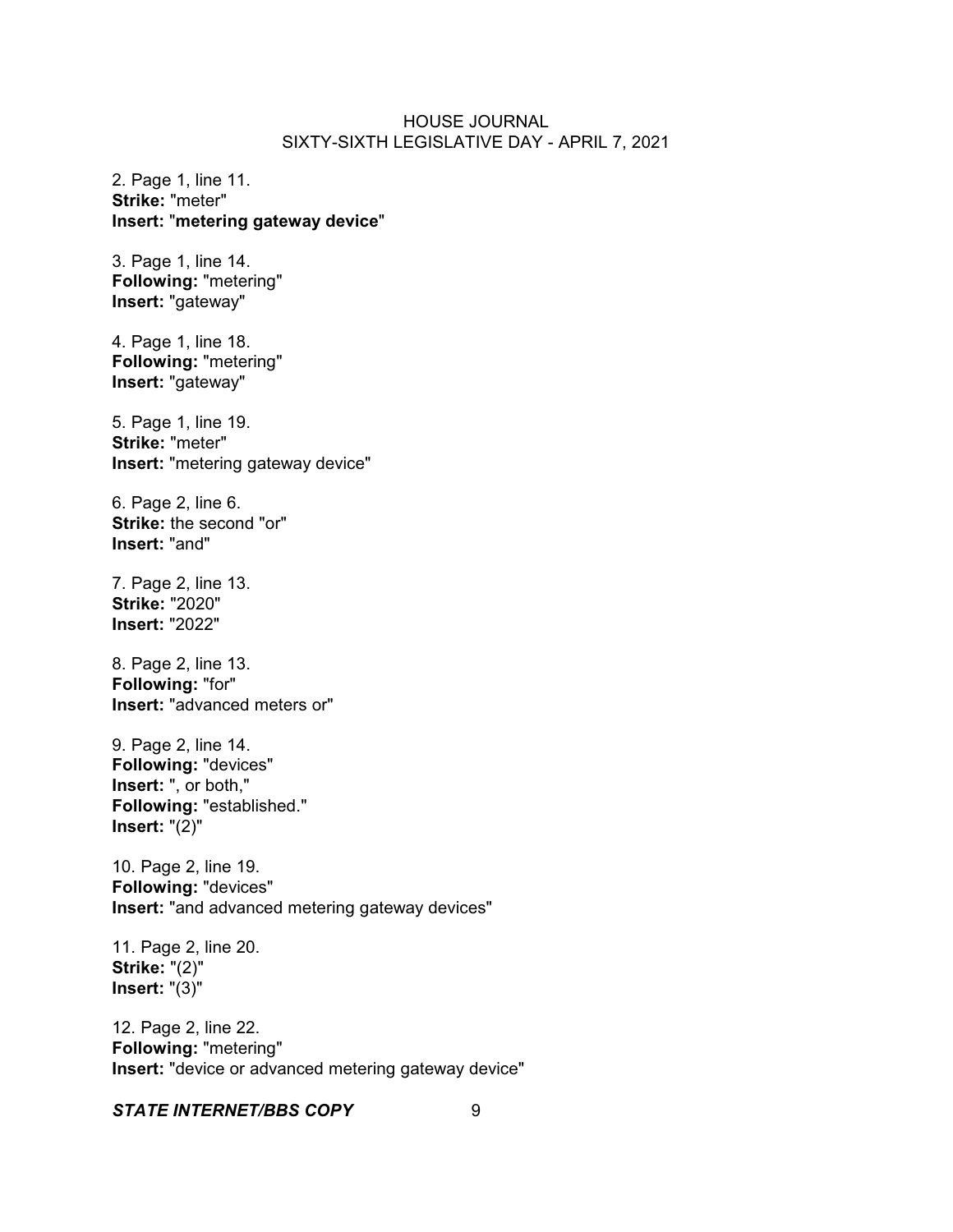Amendment adopted as follows:

Yeas: Abbott, Anderson, Bartel, Beard, Bedey, Berglee, Bertoglio, Binkley, Bishop, Brewster, Buckley, Buttrey, Carlson, Curdy, Custer, Dooling, Duram, Farris-Olsen, Fern, Fielder, Fitzgerald, Fleming, France, Frazer, Fuller, Funk, Galloway, Garner, Gillette, Gist, Greef, Gunderson, Hamilton, Harvey, Hawk, Hayman, Hinkle C, Hinkle J, Holmlund, Hopkins, Jones, Karjala, Kassmier, Keane, Kelker, Keogh, Kerns, Kerr-Carpenter, Knudsen C, Knudsen R, Kortum, Lenz, Ler, Loge, Malone, Marler, Marshall, McKamey, Mercer, Mitchell, Moore, Nave, Noland, Novak, Patelis, Phalen, Putnam, Read, Regier A, Regier M, Reksten, Ricci, Running Wolf, Schillinger, Seekins-Crowe, Sheldon-Galloway, Skees, Smith, Stafman, Stewart Peregoy, Stromswold, Sullivan, Tenenbaum, Thane, Trebas, Tschida, Usher, Vinton, Walsh, Weatherwax, Welch, Whitman, Zolnikov, Mr. Speaker. Total 94

Nays: Dunwell, Hill, Olsen, Whiteman Pena, Windy Boy. Total 5

Voted absentee: Hawk, Weatherwax, Aye.

Excused: Hawk, Weatherwax. Total 2

Absent or not voting: Caferro. Total 1

**HB 606** - Representative Fielder moved **HB 606**, as amended, do pass. Motion carried as follows:

Yeas: Anderson, Bartel, Beard, Bedey, Berglee, Bertoglio, Binkley, Bishop, Buckley, Buttrey, Carlson, Curdy, Custer, Dooling, Duram, Fern, Fielder, Fleming, France, Frazer, Fuller, Galloway, Garner, Gillette, Gist, Greef, Gunderson, Hamilton, Hayman, Hinkle C, Hinkle J, Holmlund, Hopkins, Jones, Kassmier, Kelker, Kerns, Kerr-Carpenter, Knudsen C, Knudsen R, Lenz, Ler, Loge, Malone, Marler, Marshall, McKamey, Mercer, Mitchell, Moore, Nave, Noland, Novak, Olsen, Patelis, Phalen, Read, Regier A, Regier M, Reksten, Ricci, Running Wolf, Schillinger, Seekins-Crowe, Sheldon-Galloway, Skees, Stromswold, Trebas, Tschida, Usher,

Vinton, Walsh, Weatherwax, Welch, Whiteman Pena, Whitman, Windy Boy, Zolnikov, Mr. Speaker. Total 79

Nays: Abbott, Brewster, Caferro, Dunwell, Farris-Olsen, Fitzgerald, Funk, Harvey, Hawk, Hill, Karjala, Keane, Keogh, Kortum, Putnam, Smith, Stafman, Stewart Peregoy, Sullivan, Tenenbaum, Thane. Total 21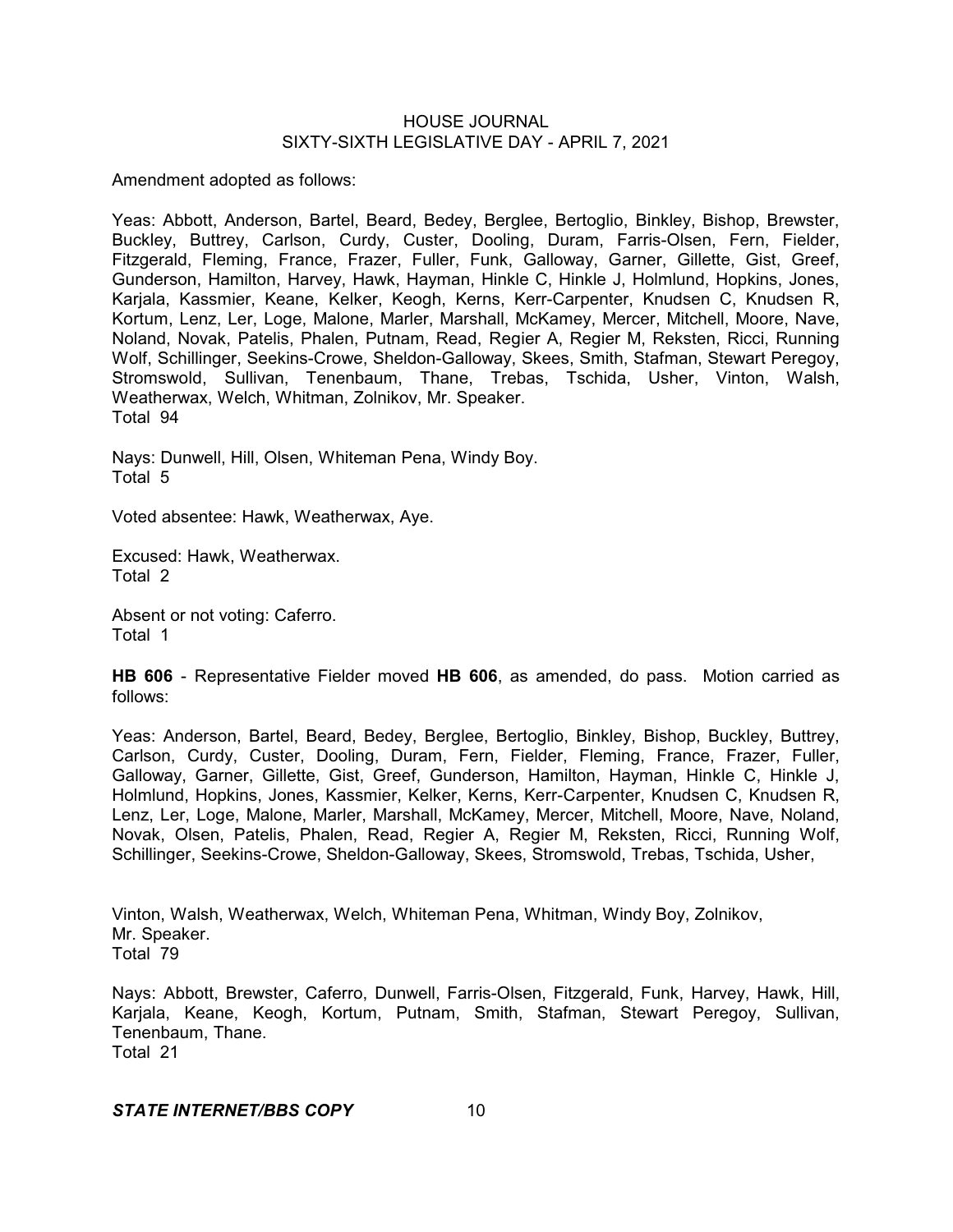Voted absentee: Weatherwax, Aye; Hawk, No.

Excused: Hawk, Weatherwax. Total 2

Absent or not voting: None. Total 0

**HB 625** - Representative Lenz moved **HB 625** do pass. Motion carried as follows:

Yeas: Anderson, Bartel, Beard, Bedey, Berglee, Bertoglio, Binkley, Brewster, Buckley, Buttrey, Carlson, Custer, Dooling, Duram, Fern, Fielder, Fitzgerald, Fleming, Frazer, Fuller, Galloway, Garner, Gillette, Gist, Greef, Gunderson, Hill, Hinkle C, Hinkle J, Holmlund, Hopkins, Jones, Kassmier, Kelker, Kerns, Kerr-Carpenter, Knudsen C, Knudsen R, Lenz, Ler, Loge, Malone, Marshall, McKamey, Mercer, Mitchell, Moore, Nave, Noland, Patelis, Phalen, Putnam, Read, Regier A, Regier M, Reksten, Ricci, Schillinger, Seekins-Crowe, Sheldon-Galloway, Skees, Smith, Stromswold, Tenenbaum, Trebas, Tschida, Usher, Vinton, Walsh, Welch, Whitman, Zolnikov, Mr. Speaker. Total 73

Nays: Abbott, Bishop, Caferro, Curdy, Dunwell, Farris-Olsen, France, Funk, Hamilton, Harvey, Hawk, Hayman, Karjala, Keane, Keogh, Kortum, Marler, Novak, Olsen, Running Wolf, Stafman, Stewart Peregoy, Sullivan, Thane, Weatherwax, Whiteman Pena, Windy Boy. Total 27

Voted absentee: Hawk, Weatherwax, No.

Excused: Hawk, Weatherwax. Total 2

Absent or not voting: None. Total 0

**HB 628** - Representative Kassmier moved **HB 628** do pass. Motion carried as follows:

Yeas: Abbott, Anderson, Bartel, Beard, Bedey, Berglee, Bertoglio, Binkley, Bishop, Brewster, Buckley, Buttrey, Caferro, Carlson, Curdy, Custer, Dunwell, Duram, Farris-Olsen, Fern, Fielder, Fitzgerald, Fleming, France, Frazer, Fuller, Funk, Galloway, Garner, Gillette, Gist, Greef, Gunderson, Harvey, Hawk, Hayman, Hill, Hinkle C, Hinkle J, Holmlund, Hopkins, Jones, Karjala, Kassmier, Keane, Kelker, Keogh, Kerns, Kerr-Carpenter, Knudsen C, Knudsen R, Kortum, Ler, Loge, Malone, Marler, Marshall, McKamey, Mercer, Mitchell, Moore, Nave, Noland, Novak, Olsen, Patelis, Phalen, Putnam, Read, Regier A, Regier M, Reksten, Ricci, Running Wolf, Schillinger, Seekins-Crowe, Sheldon-Galloway, Skees, Smith, Stafman,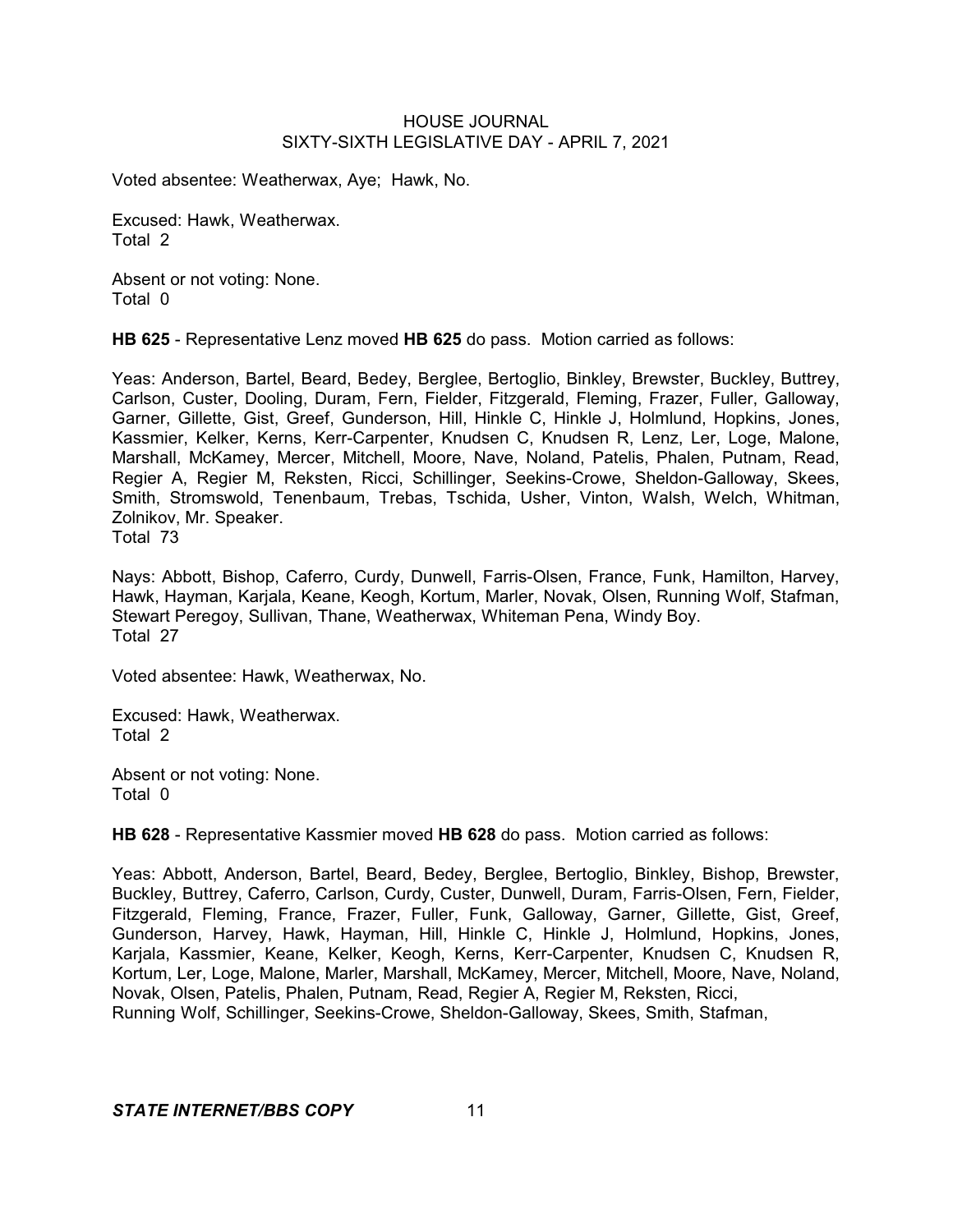Stewart Peregoy, Stromswold, Sullivan, Tenenbaum, Thane, Trebas, Tschida, Usher, Vinton, Walsh, Weatherwax, Welch, Whiteman Pena, Whitman, Windy Boy, Zolnikov, Mr. Speaker. Total 97

Nays: Hamilton. Total 1

Voted absentee: Hawk, Weatherwax, Aye.

Excused: Hawk, Weatherwax. Total 2

Absent or not voting: Dooling, Lenz. Total 2

**HB 629** - Representative Fern moved **HB 629** do pass. Motion carried as follows:

Yeas: Abbott, Anderson, Bartel, Bedey, Bertoglio, Bishop, Brewster, Buckley, Buttrey, Caferro, Carlson, Curdy, Custer, Dooling, Duram, Farris-Olsen, Fern, Fitzgerald, Fleming, France, Frazer, Fuller, Funk, Garner, Gist, Greef, Gunderson, Hamilton, Harvey, Hawk, Hayman, Hill, Holmlund, Hopkins, Jones, Karjala, Kassmier, Keane, Kelker, Keogh, Kerns, Kerr-Carpenter, Knudsen C, Kortum, Lenz, Ler, Loge, Malone, Marler, Marshall, McKamey, Mercer, Mitchell, Nave, Noland, Novak, Olsen, Patelis, Phalen, Putnam, Read, Reksten, Ricci, Running Wolf, Schillinger, Seekins-Crowe, Skees, Smith, Stafman, Stewart Peregoy, Sullivan, Tenenbaum, Thane, Trebas, Vinton, Walsh, Weatherwax, Welch, Whiteman Pena, Whitman, Windy Boy, Mr. Speaker. Total 82

Nays: Beard, Berglee, Binkley, Dunwell, Fielder, Galloway, Gillette, Hinkle C, Hinkle J, Knudsen R, Moore, Regier A, Regier M, Sheldon-Galloway, Stromswold, Tschida, Usher, Zolnikov. Total 18

Voted absentee: Hawk, Weatherwax, Aye.

Excused: Hawk, Weatherwax. Total 2

Absent or not voting: None. Total 0

**HB 644** - Representative Windy Boy moved **HB 644** do pass. Motion carried as follows:

Yeas: Abbott, Anderson, Beard, Bedey, Berglee, Bertoglio, Bishop, Brewster, Buckley, Buttrey, Caferro, Carlson, Curdy, Custer, Dooling, Dunwell, Duram, Farris-Olsen, Fern, Fitzgerald,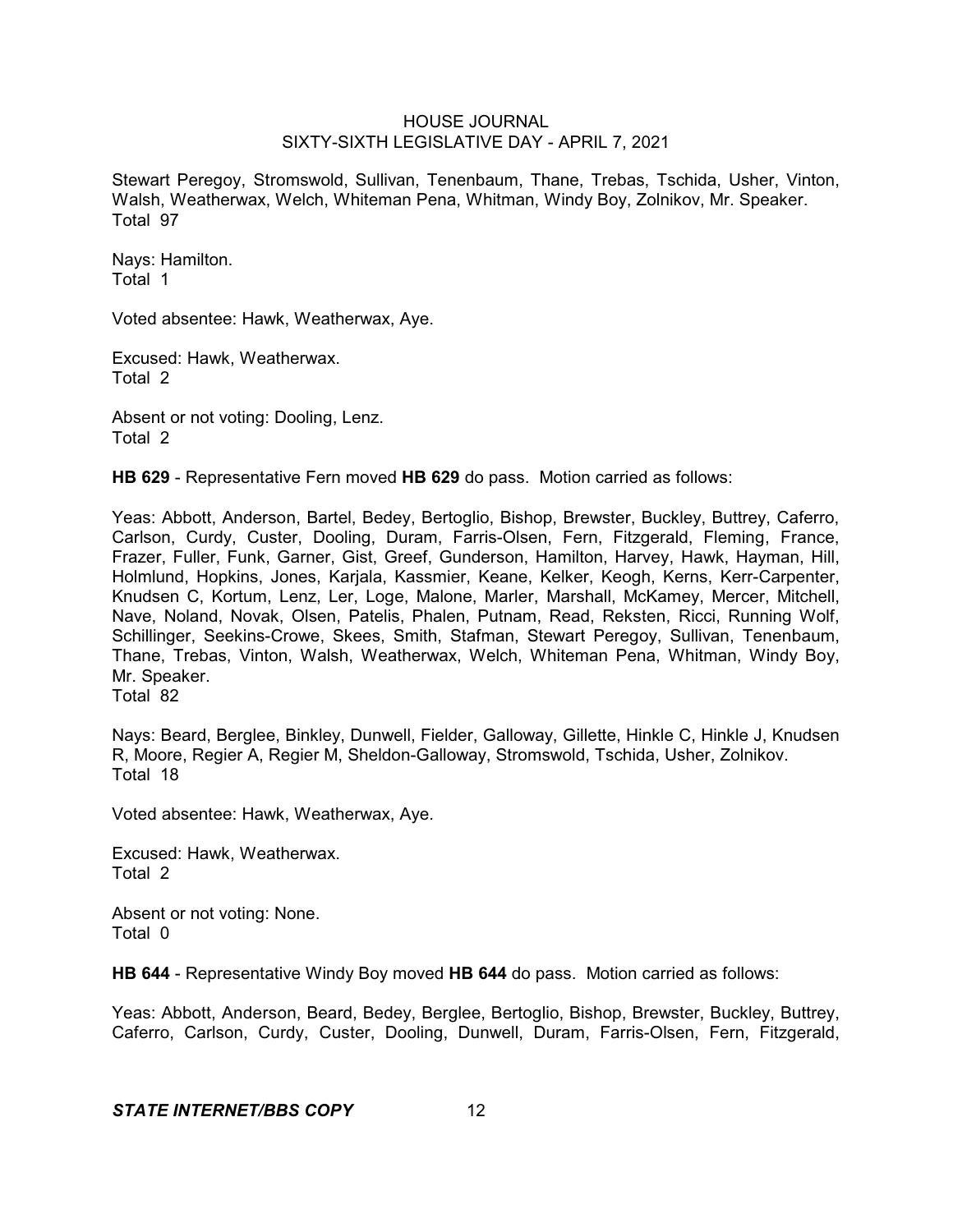France, Frazer, Funk, Garner, Gist, Greef, Gunderson, Hamilton, Harvey, Hawk, Hayman, Hill, Holmlund, Hopkins, Jones, Karjala, Kassmier, Keane, Kelker, Keogh, Kerr-Carpenter, Knudsen C, Knudsen R, Kortum, Ler, Marler, McKamey, Noland, Novak, Olsen, Patelis, Putnam, Read, Reksten, Running Wolf, Seekins-Crowe, Sheldon-Galloway, Smith, Stafman, Stewart Peregoy, Sullivan, Tenenbaum, Thane, Trebas, Vinton, Walsh, Weatherwax, Welch, Whiteman Pena, Whitman, Windy Boy, Zolnikov, Mr. Speaker. Total 73

Nays: Bartel, Binkley, Fielder, Fleming, Fuller, Galloway, Gillette, Hinkle C, Hinkle J, Kerns, Lenz, Loge, Malone, Marshall, Mercer, Mitchell, Moore, Nave, Phalen, Regier A, Regier M, Ricci, Schillinger, Skees, Stromswold, Tschida, Usher. Total 27

Voted absentee: Hawk, Weatherwax, Aye.

Excused: Hawk, Weatherwax. Total 2

Absent or not voting: None. Total 0

**HB 648** - Representative Kassmier moved **HB 648** do pass. Motion carried as follows:

Yeas: Anderson, Bartel, Beard, Bedey, Berglee, Bertoglio, Binkley, Brewster, Buttrey, Carlson, Custer, Dooling, Duram, Fern, Fielder, Fitzgerald, Fleming, Frazer, Fuller, Galloway, Garner, Gillette, Gist, Greef, Gunderson, Harvey, Hill, Hinkle C, Hinkle J, Holmlund, Hopkins, Jones, Kassmier, Keane, Kerns, Knudsen C, Knudsen R, Lenz, Ler, Loge, Malone, Marshall, McKamey, Mercer, Mitchell, Moore, Nave, Noland, Novak, Patelis, Phalen, Putnam, Read, Regier A, Regier M, Reksten, Ricci, Schillinger, Seekins-Crowe, Sheldon-Galloway, Skees, Stromswold, Trebas, Tschida, Usher, Vinton, Walsh, Welch, Whitman, Zolnikov, Mr. Speaker. Total 71

Nays: Abbott, Bishop, Buckley, Caferro, Curdy, Dunwell, Farris-Olsen, France, Funk, Hamilton, Hawk, Hayman, Karjala, Kelker, Keogh, Kerr-Carpenter, Kortum, Marler, Olsen, Running Wolf, Smith, Stafman, Stewart Peregoy, Sullivan, Tenenbaum, Thane, Weatherwax, Whiteman Pena, Windy Boy. Total 29

Voted absentee: Hawk, Weatherwax, No.

Excused: Hawk, Weatherwax. Total 2

Absent or not voting: None. Total 0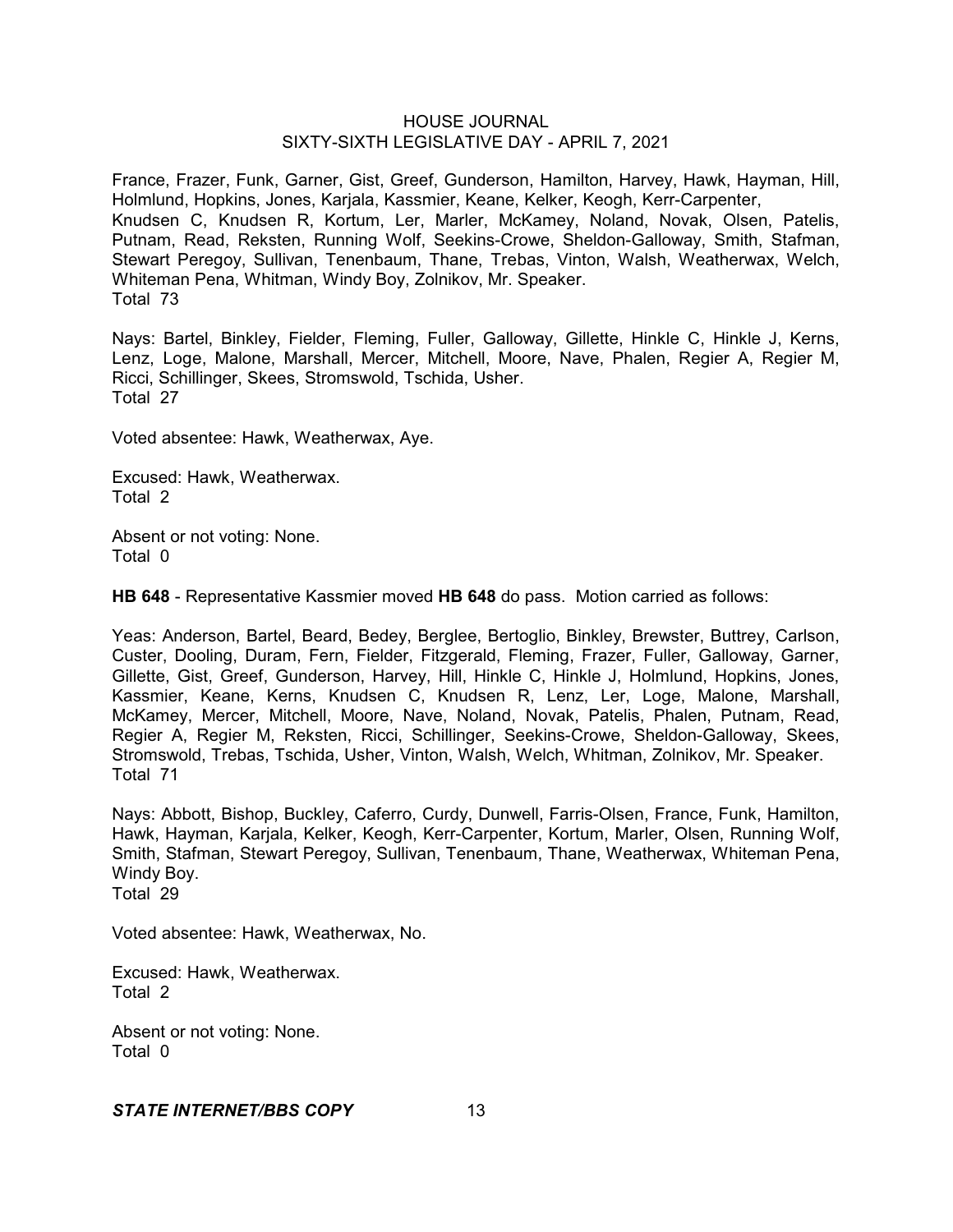**HB 651** - Representative Bertoglio moved **HB 651** do pass. Motion carried as follows:

Yeas: Anderson, Bartel, Beard, Bedey, Berglee, Bertoglio, Binkley, Brewster, Buttrey, Carlson, Custer, Dooling, Duram, Fielder, Fitzgerald, Fleming, Frazer, Fuller, Galloway, Garner, Gillette, Gist, Greef, Gunderson, Hill, Hinkle C, Hinkle J, Holmlund, Hopkins, Jones, Kassmier, Kerns, Knudsen C, Knudsen R, Lenz, Ler, Loge, Malone, Marshall, McKamey, Mercer, Mitchell, Moore, Nave, Noland, Patelis, Phalen, Putnam, Read, Regier A, Regier M, Reksten, Ricci, Schillinger, Seekins-Crowe, Sheldon-Galloway, Skees, Stromswold, Trebas, Tschida, Usher, Vinton, Walsh, Welch, Whitman, Zolnikov, Mr. Speaker. Total 67

Nays: Abbott, Bishop, Buckley, Caferro, Curdy, Dunwell, Farris-Olsen, Fern, France, Funk, Hamilton, Harvey, Hawk, Hayman, Karjala, Keane, Kelker, Keogh, Kerr-Carpenter, Kortum, Marler, Novak, Olsen, Running Wolf, Smith, Stafman, Stewart Peregoy, Sullivan, Tenenbaum, Thane, Weatherwax, Whiteman Pena, Windy Boy. Total 33

Voted absentee: Hawk, Weatherwax, No.

Excused: Hawk, Weatherwax. Total 2

Absent or not voting: None. Total 0

**HB 656** - Representative Read moved **HB 656** do pass. Motion carried as follows:

Yeas: Anderson, Bartel, Beard, Bedey, Berglee, Bertoglio, Binkley, Brewster, Buckley, Buttrey, Carlson, Custer, Dooling, Dunwell, Duram, Farris-Olsen, Fern, Fielder, Fitzgerald, Fleming, Frazer, Fuller, Galloway, Garner, Gillette, Gist, Greef, Gunderson, Harvey, Hawk, Hill, Hinkle C, Hinkle J, Holmlund, Hopkins, Jones, Kassmier, Keane, Kerns, Kerr-Carpenter, Knudsen C, Knudsen R, Lenz, Ler, Loge, Malone, Marshall, McKamey, Mitchell, Moore, Nave, Noland, Novak, Patelis, Phalen, Putnam, Read, Regier M, Reksten, Ricci, Running Wolf, Schillinger, Seekins-Crowe, Sheldon-Galloway, Skees, Stewart Peregoy, Stromswold, Trebas, Tschida, Usher, Vinton, Walsh, Welch, Whitman, Zolnikov, Mr. Speaker. Total 76

Nays: Abbott, Bishop, Caferro, Curdy, France, Funk, Hamilton, Hayman, Karjala, Kelker, Keogh, Kortum, Marler, Mercer, Olsen, Smith, Stafman, Sullivan, Tenenbaum, Thane, Weatherwax, Whiteman Pena, Windy Boy. Total 23

Voted absentee: Hawk, Aye; Weatherwax, No.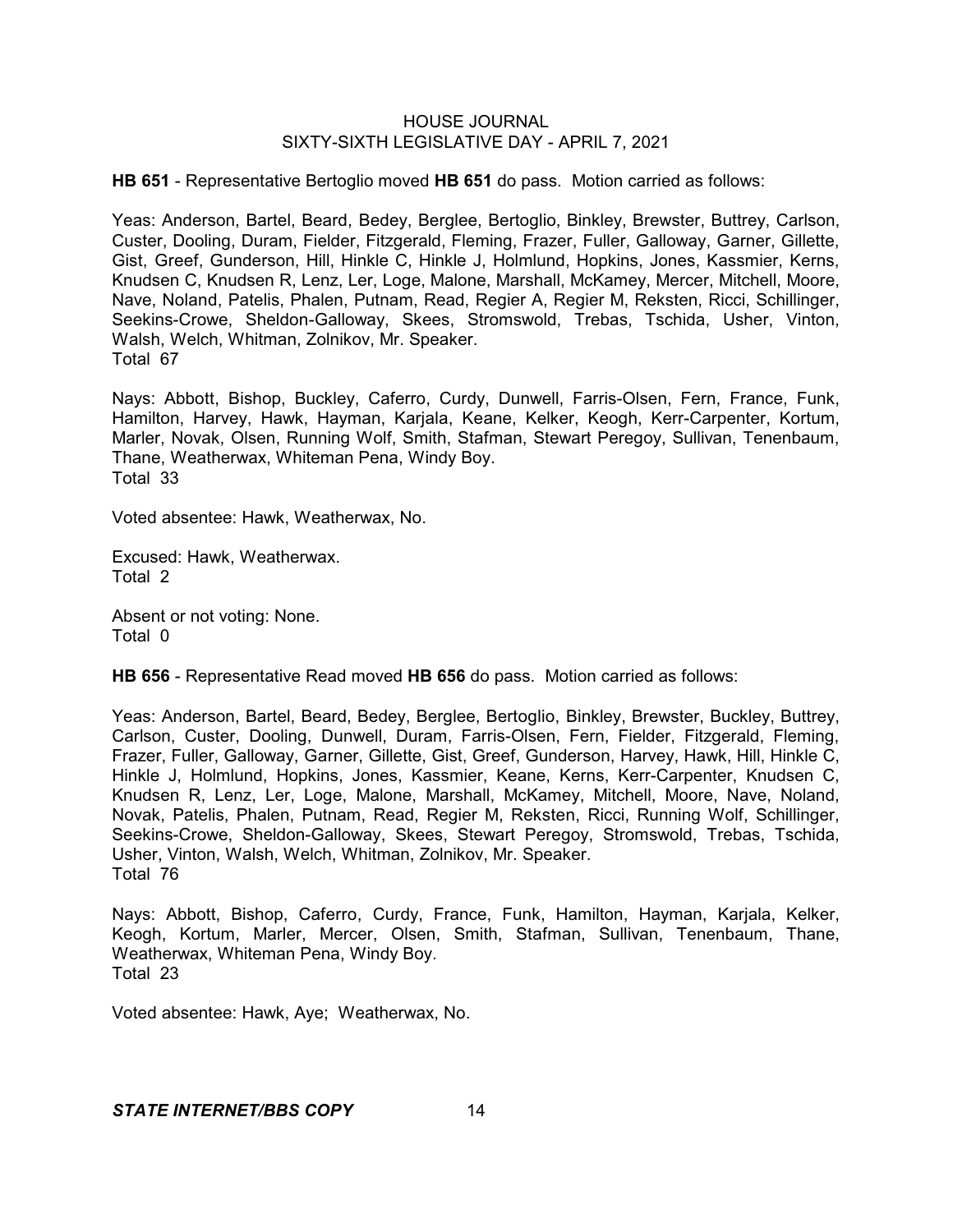Excused: Hawk, Weatherwax. Total 2

Absent or not voting: Regier A. Total 1

**HB 658** - Representative Frazer moved **HB 658** do pass. Motion carried as follows:

Yeas: Anderson, Bartel, Beard, Bedey, Berglee, Bertoglio, Binkley, Buckley, Buttrey, Carlson, Curdy, Custer, Dooling, Dunwell, Duram, Fern, Fielder, Fitzgerald, Fleming, France, Frazer, Fuller, Funk, Galloway, Garner, Gillette, Gist, Greef, Gunderson, Harvey, Hawk, Hill, Hinkle C, Hinkle J, Holmlund, Hopkins, Jones, Kassmier, Keane, Kelker, Kerns, Kerr-Carpenter, Knudsen C, Knudsen R, Lenz, Ler, Loge, Malone, Marshall, McKamey, Mercer, Mitchell, Moore, Nave, Noland, Novak, Patelis, Phalen, Putnam, Regier A, Regier M, Reksten, Ricci, Running Wolf, Schillinger, Sheldon-Galloway, Skees, Smith, Stromswold, Thane, Trebas, Tschida, Usher, Vinton, Walsh, Welch, Whitman, Zolnikov, Mr. Speaker. Total 79

Nays: Abbott, Bishop, Brewster, Caferro, Farris-Olsen, Hamilton, Hayman, Karjala, Keogh, Kortum, Marler, Olsen, Read, Seekins-Crowe, Stafman, Stewart Peregoy, Sullivan, Tenenbaum, Weatherwax, Whiteman Pena, Windy Boy. Total 21

Voted absentee: Hawk, Aye; Weatherwax, No.

Excused: Hawk, Weatherwax. Total 2

Absent or not voting: None. Total 0

**HB 671** - Representative Bedey moved **HB 671** do pass. Motion carried as follows:

Yeas: Abbott, Anderson, Bartel, Beard, Bedey, Berglee, Bertoglio, Binkley, Bishop, Brewster, Buckley, Buttrey, Caferro, Carlson, Curdy, Custer, Dooling, Dunwell, Duram, Farris-Olsen, Fern, Fielder, Fitzgerald, Fleming, France, Frazer, Fuller, Funk, Galloway, Garner, Gillette, Gist, Greef, Gunderson, Hamilton, Harvey, Hawk, Hayman, Hill, Hinkle C, Hinkle J, Holmlund, Hopkins, Jones, Karjala, Kassmier, Keane, Kelker, Keogh, Kerns, Knudsen C, Knudsen R, Kortum, Lenz, Ler, Loge, Malone, Marler, Marshall, McKamey, Mercer, Mitchell, Moore, Nave, Noland, Novak, Olsen, Patelis, Phalen, Putnam, Read, Regier A, Regier M, Reksten, Ricci, Running Wolf, Schillinger, Seekins-Crowe, Sheldon-Galloway, Skees, Smith, Stafman, Stewart Peregoy, Stromswold, Sullivan, Tenenbaum, Thane, Trebas, Tschida, Usher, Vinton, Walsh, Weatherwax, Welch, Whiteman Pena, Whitman, Windy Boy, Zolnikov, Mr. Speaker. Total 99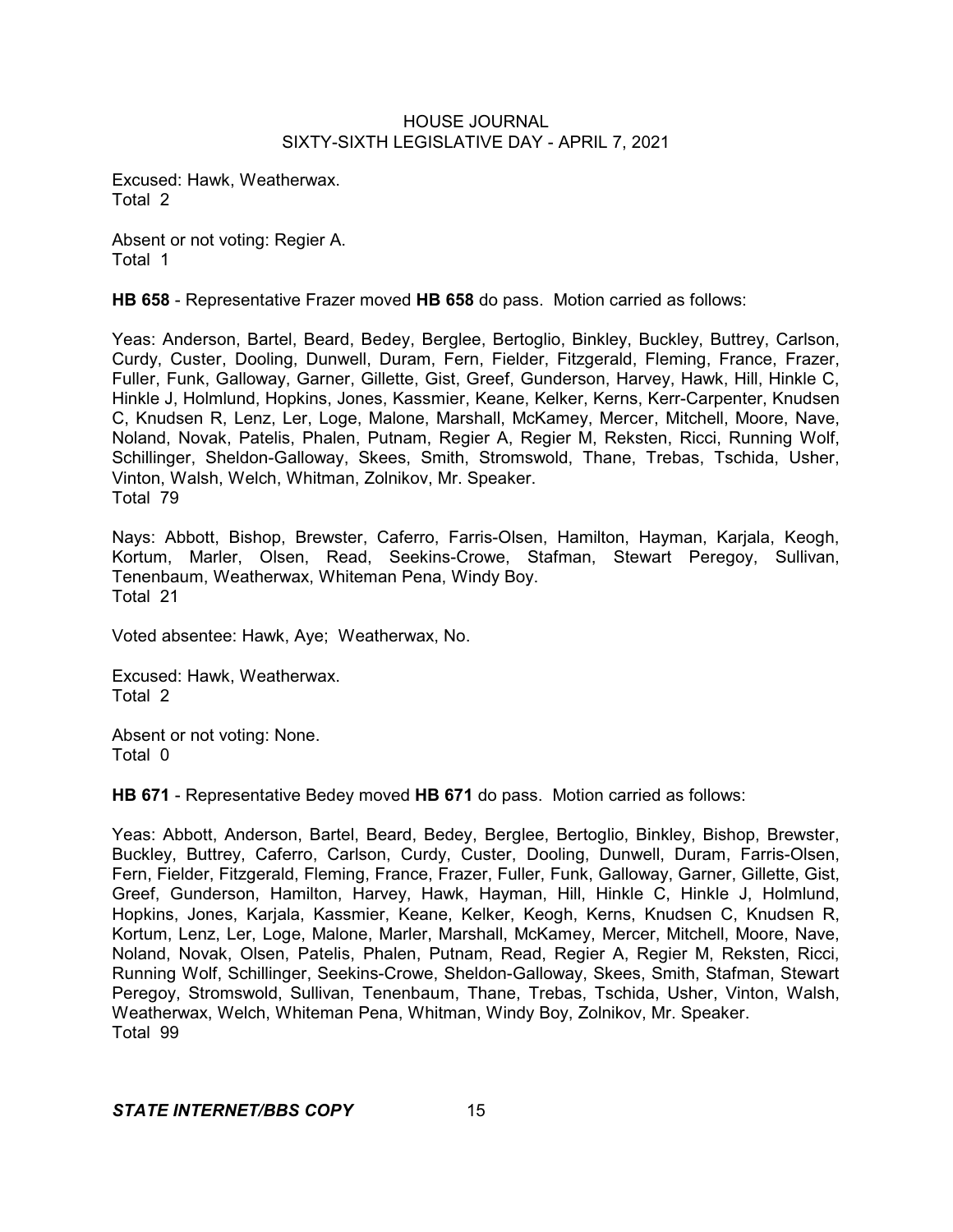Nays: None. Total 0

Voted absentee: Hawk, Weatherwax, Aye.

Excused: Hawk, Weatherwax. Total 2

Absent or not voting: Kerr-Carpenter. Total 1

**HB 678** - Representative Bartel moved **HB 678** do pass. Motion carried as follows:

Yeas: Abbott, Anderson, Bartel, Beard, Bedey, Berglee, Bertoglio, Binkley, Bishop, Brewster, Buckley, Buttrey, Caferro, Carlson, Curdy, Custer, Dooling, Dunwell, Duram, Farris-Olsen, Fern, Fielder, Fitzgerald, Fleming, France, Frazer, Fuller, Funk, Galloway, Garner, Gillette, Gist, Greef, Gunderson, Hamilton, Harvey, Hawk, Hayman, Hill, Hinkle C, Hinkle J, Holmlund, Hopkins, Jones, Karjala, Kassmier, Keane, Kelker, Keogh, Kerns, Kerr-Carpenter, Knudsen C, Knudsen R, Kortum, Lenz, Ler, Loge, Malone, Marshall, Mercer, Mitchell, Moore, Nave, Noland, Novak, Olsen, Patelis, Phalen, Putnam, Read, Regier A, Regier M, Reksten, Ricci, Running Wolf, Schillinger, Seekins-Crowe, Sheldon-Galloway, Skees, Smith, Stafman, Stewart Peregoy, Stromswold, Sullivan, Tenenbaum, Thane, Trebas, Tschida, Usher, Vinton, Walsh, Weatherwax, Welch, Whiteman Pena, Whitman, Windy Boy, Zolnikov, Mr. Speaker. Total 98

Nays: Marler, McKamey. Total 2

Voted absentee: Hawk, Weatherwax, Aye.

Excused: Hawk, Weatherwax. Total 2

Absent or not voting: None. Total 0

**HB 686** - Representative M. Regier moved **HB 686** do pass. Motion carried as follows:

Yeas: Anderson, Bartel, Beard, Bedey, Berglee, Bertoglio, Binkley, Brewster, Buttrey, Carlson, Custer, Dooling, Duram, Fern, Fielder, Fitzgerald, Fleming, Frazer, Fuller, Galloway, Garner, Gillette, Gist, Greef, Gunderson, Harvey, Hill, Hinkle C, Hinkle J, Holmlund, Hopkins, Jones, Kassmier, Keane, Kerns, Knudsen C, Knudsen R, Lenz, Ler, Loge, Malone, Marshall, McKamey, Mercer, Mitchell, Moore, Nave, Noland, Novak, Patelis, Phalen, Putnam, Read, Regier A, Regier M, Reksten, Ricci, Schillinger, Seekins-Crowe, Sheldon-Galloway, Skees,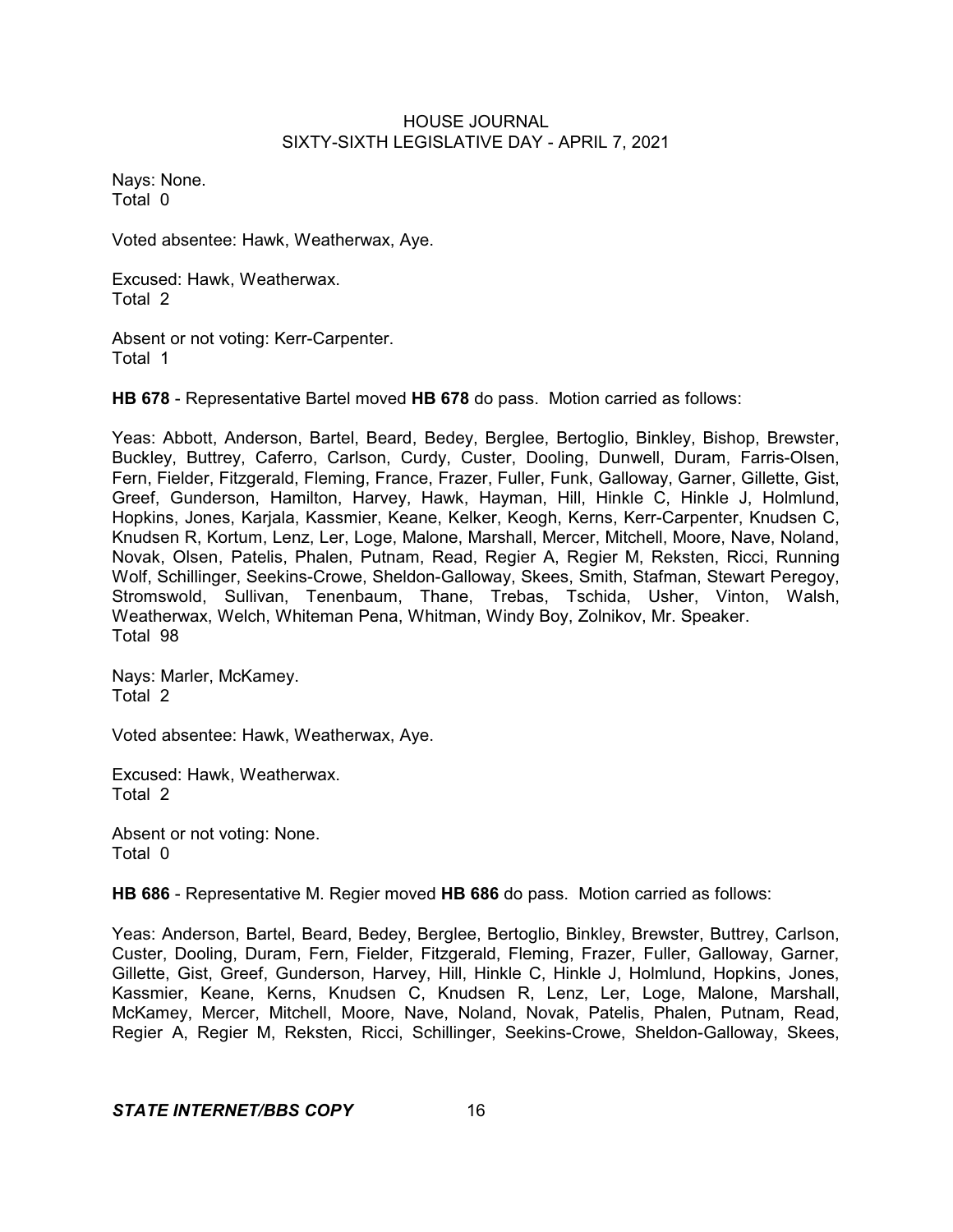Stromswold, Trebas, Tschida, Usher, Vinton, Walsh, Welch, Whitman, Windy Boy, Zolnikov, Mr. Speaker. Total 72

Nays: Abbott, Bishop, Buckley, Caferro, Curdy, Dunwell, Farris-Olsen, France, Funk, Hamilton, Hawk, Hayman, Karjala, Kelker, Keogh, Kerr-Carpenter, Kortum, Marler, Olsen, Running Wolf, Smith, Stafman, Stewart Peregoy, Sullivan, Tenenbaum, Thane, Weatherwax, Whiteman Pena. Total 28

Voted absentee: Hawk, Weatherwax, No.

Excused: Hawk, Weatherwax. Total 2

Absent or not voting: None. Total 0

**HB 689** - Representative Dooling moved **HB 689** do pass. Motion carried as follows:

Yeas: Anderson, Bartel, Beard, Bedey, Berglee, Bertoglio, Binkley, Brewster, Buttrey, Carlson, Custer, Dooling, Duram, Fielder, Fitzgerald, Fleming, Frazer, Fuller, Galloway, Garner, Gillette, Gist, Greef, Gunderson, Hill, Hinkle C, Hinkle J, Holmlund, Hopkins, Jones, Kassmier, Kerns, Knudsen C, Knudsen R, Lenz, Ler, Loge, Malone, Marshall, McKamey, Mercer, Mitchell, Moore, Nave, Noland, Patelis, Phalen, Read, Regier A, Regier M, Reksten, Ricci, Schillinger, Seekins-Crowe, Sheldon-Galloway, Skees, Stromswold, Trebas, Tschida, Usher, Vinton, Walsh, Welch, Whitman, Zolnikov, Mr. Speaker. Total 66

Nays: Abbott, Bishop, Buckley, Caferro, Curdy, Dunwell, Farris-Olsen, Fern, France, Funk, Hamilton, Harvey, Hawk, Hayman, Karjala, Keane, Kelker, Keogh, Kerr-Carpenter, Kortum, Marler, Novak, Olsen, Putnam, Running Wolf, Smith, Stafman, Stewart Peregoy, Sullivan, Tenenbaum, Thane, Weatherwax, Whiteman Pena, Windy Boy. Total 34

Voted absentee: Hawk, Weatherwax, No.

Excused: Hawk, Weatherwax. Total 2

Absent or not voting: None. Total 0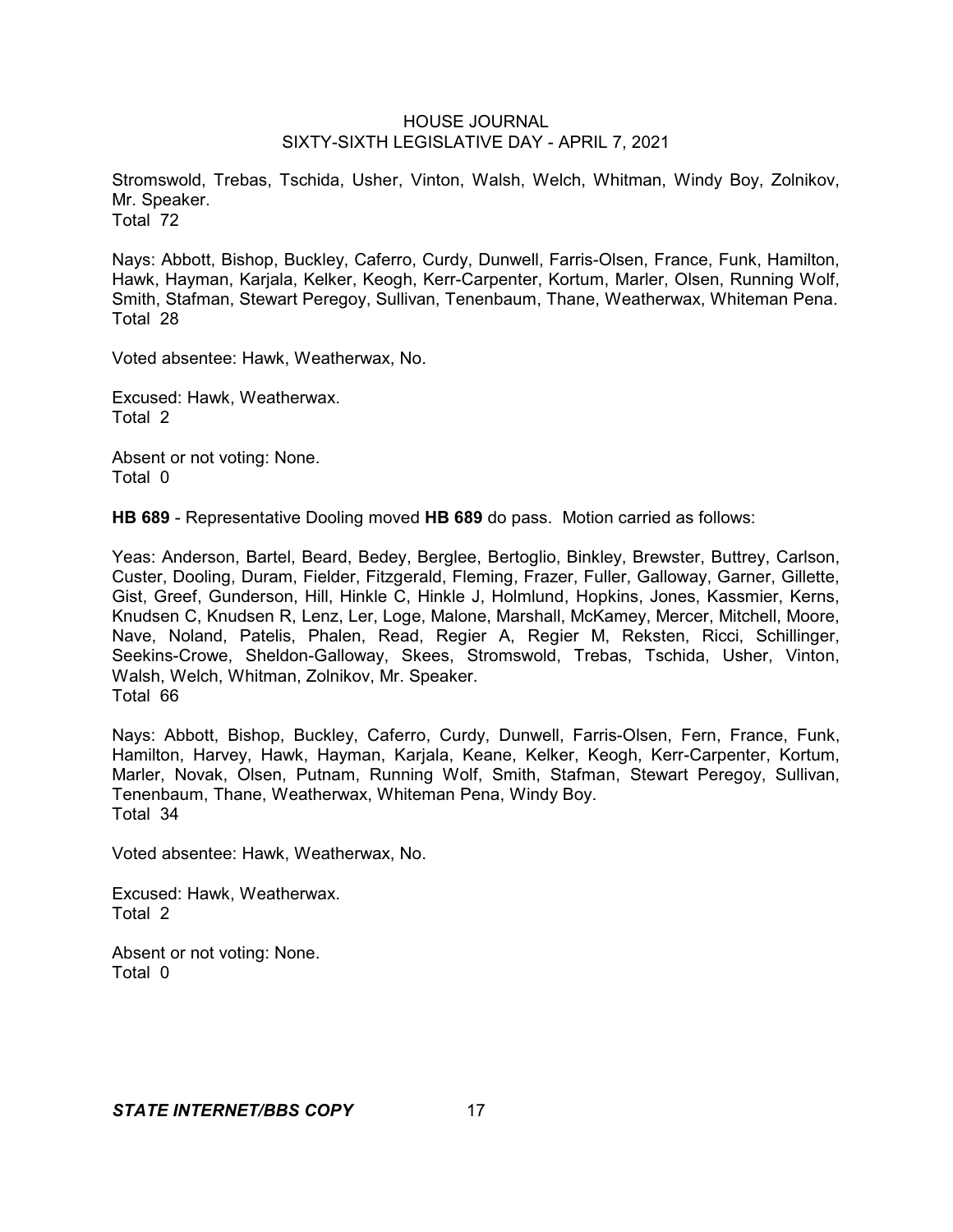**HB 693** - Representative Mercer moved **HB 693** do pass. Motion carried as follows:

Yeas: Anderson, Bartel, Beard, Bedey, Berglee, Bertoglio, Binkley, Brewster, Buttrey, Carlson, Curdy, Custer, Dooling, Duram, Fern, Fielder, Fitzgerald, Fleming, Frazer, Fuller, Galloway, Garner, Gillette, Gist, Greef, Gunderson, Hamilton, Hill, Hinkle C, Hinkle J, Holmlund, Hopkins, Jones, Kassmier, Kerns, Knudsen C, Knudsen R, Lenz, Ler, Loge, Malone, Marshall, McKamey, Mercer, Mitchell, Moore, Nave, Noland, Patelis, Phalen, Putnam, Read, Regier A, Regier M, Reksten, Ricci, Schillinger, Seekins-Crowe, Sheldon-Galloway, Skees, Stromswold, Thane, Trebas, Tschida, Usher, Vinton, Walsh, Welch, Whitman, Zolnikov, Mr. Speaker. Total 71

Nays: Abbott, Bishop, Buckley, Caferro, Dunwell, Farris-Olsen, France, Funk, Harvey, Hawk, Hayman, Karjala, Keane, Kelker, Keogh, Kerr-Carpenter, Kortum, Marler, Novak, Olsen, Running Wolf, Smith, Stafman, Stewart Peregoy, Sullivan, Tenenbaum, Weatherwax, Whiteman Pena, Windy Boy. Total 29

Voted absentee: Hawk, Weatherwax, No.

Excused: Hawk, Weatherwax. Total 2

Absent or not voting: None. Total 0

**HB 694** - Representative Gist moved **HB 694** do pass. Motion carried as follows:

Yeas: Abbott, Anderson, Bartel, Beard, Bedey, Berglee, Bertoglio, Binkley, Bishop, Brewster, Buckley, Buttrey, Caferro, Carlson, Curdy, Custer, Dooling, Dunwell, Duram, Farris-Olsen, Fern, Fielder, Fitzgerald, Fleming, France, Frazer, Fuller, Funk, Galloway, Garner, Gillette, Gist, Greef, Gunderson, Hamilton, Harvey, Hawk, Hayman, Hill, Hinkle C, Hinkle J, Holmlund, Hopkins, Jones, Karjala, Kassmier, Keane, Kelker, Keogh, Kerns, Kerr-Carpenter, Knudsen C, Knudsen R, Kortum, Lenz, Ler, Loge, Malone, Marler, Marshall, McKamey, Mercer, Mitchell, Moore, Nave, Noland, Novak, Olsen, Patelis, Phalen, Putnam, Read, Regier A, Regier M, Reksten, Ricci, Running Wolf, Schillinger, Seekins-Crowe, Sheldon-Galloway, Skees, Smith, Stafman, Stewart Peregoy, Stromswold, Sullivan, Tenenbaum, Thane, Trebas, Tschida, Usher, Vinton, Walsh, Weatherwax, Welch, Whiteman Pena, Whitman, Windy Boy, Zolnikov, Mr. Speaker. Total 100

Nays: None. Total 0

Voted absentee: Hawk, Weatherwax, Aye.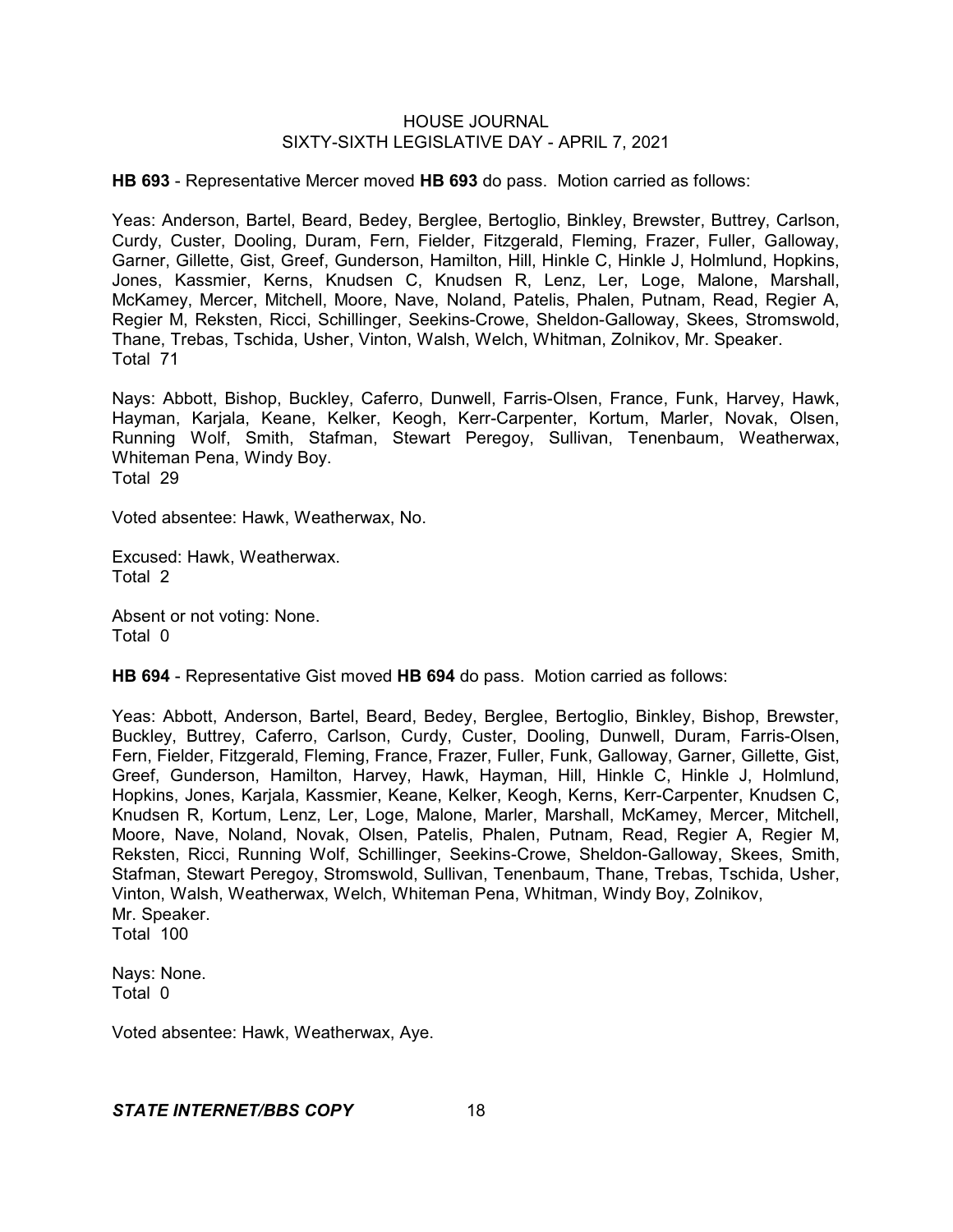Excused: Hawk, Weatherwax. Total 2

Absent or not voting: None. Total 0

**HB 696** - Representative Usher moved **HB 696** do pass. Motion carried as follows:

Yeas: Abbott, Anderson, Bartel, Beard, Bedey, Berglee, Bertoglio, Binkley, Bishop, Brewster, Buckley, Buttrey, Caferro, Carlson, Curdy, Custer, Dooling, Dunwell, Duram, Farris-Olsen, Fern, Fielder, Fitzgerald, Fleming, France, Frazer, Fuller, Funk, Galloway, Garner, Gillette, Gist, Greef, Gunderson, Hamilton, Harvey, Hawk, Hayman, Hill, Hinkle C, Hinkle J, Holmlund, Hopkins, Jones, Karjala, Kassmier, Keane, Kelker, Keogh, Kerns, Kerr-Carpenter, Knudsen C, Knudsen R, Kortum, Lenz, Ler, Loge, Malone, Marler, Marshall, McKamey, Mercer, Mitchell, Moore, Nave, Noland, Novak, Olsen, Patelis, Phalen, Putnam, Read, Regier A, Regier M, Reksten, Ricci, Running Wolf, Schillinger, Seekins-Crowe, Sheldon-Galloway, Skees, Smith, Stafman, Stewart Peregoy, Stromswold, Sullivan, Tenenbaum, Thane, Trebas, Tschida, Usher, Vinton, Walsh, Weatherwax, Welch, Whiteman Pena, Whitman, Windy Boy, Zolnikov, Mr. Speaker. Total 100

Nays: None. Total 0

Voted absentee: Hawk, Weatherwax, Aye.

Excused: Hawk, Weatherwax. Total 2

Absent or not voting: None. Total 0

**HB 700** - Representative Dooling moved **HB 700** do pass. Motion **failed** as follows:

Yeas: Abbott, Bertoglio, Bishop, Buttrey, Caferro, Carlson, Curdy, Dooling, Dunwell, Farris-Olsen, Fern, Frazer, Funk, Garner, Greef, Hamilton, Harvey, Hawk, Holmlund, Hopkins, Karjala, Kelker, Keogh, Kortum, Marler, Marshall, McKamey, Novak, Olsen, Putnam, Running Wolf, Smith, Stafman, Stewart Peregoy, Sullivan, Tenenbaum, Thane, Weatherwax, Whitman. Total 39

Nays: Anderson, Bartel, Beard, Bedey, Berglee, Binkley, Brewster, Buckley, Custer, Duram, Fielder, Fitzgerald, Fleming, France, Fuller, Galloway, Gillette, Gist, Gunderson, Hayman, Hill, Hinkle C, Hinkle J, Jones, Kassmier, Keane, Kerns, Kerr-Carpenter, Knudsen C, Knudsen R, Lenz, Ler, Loge, Malone, Mercer, Mitchell, Moore, Nave, Noland, Patelis, Phalen, Read,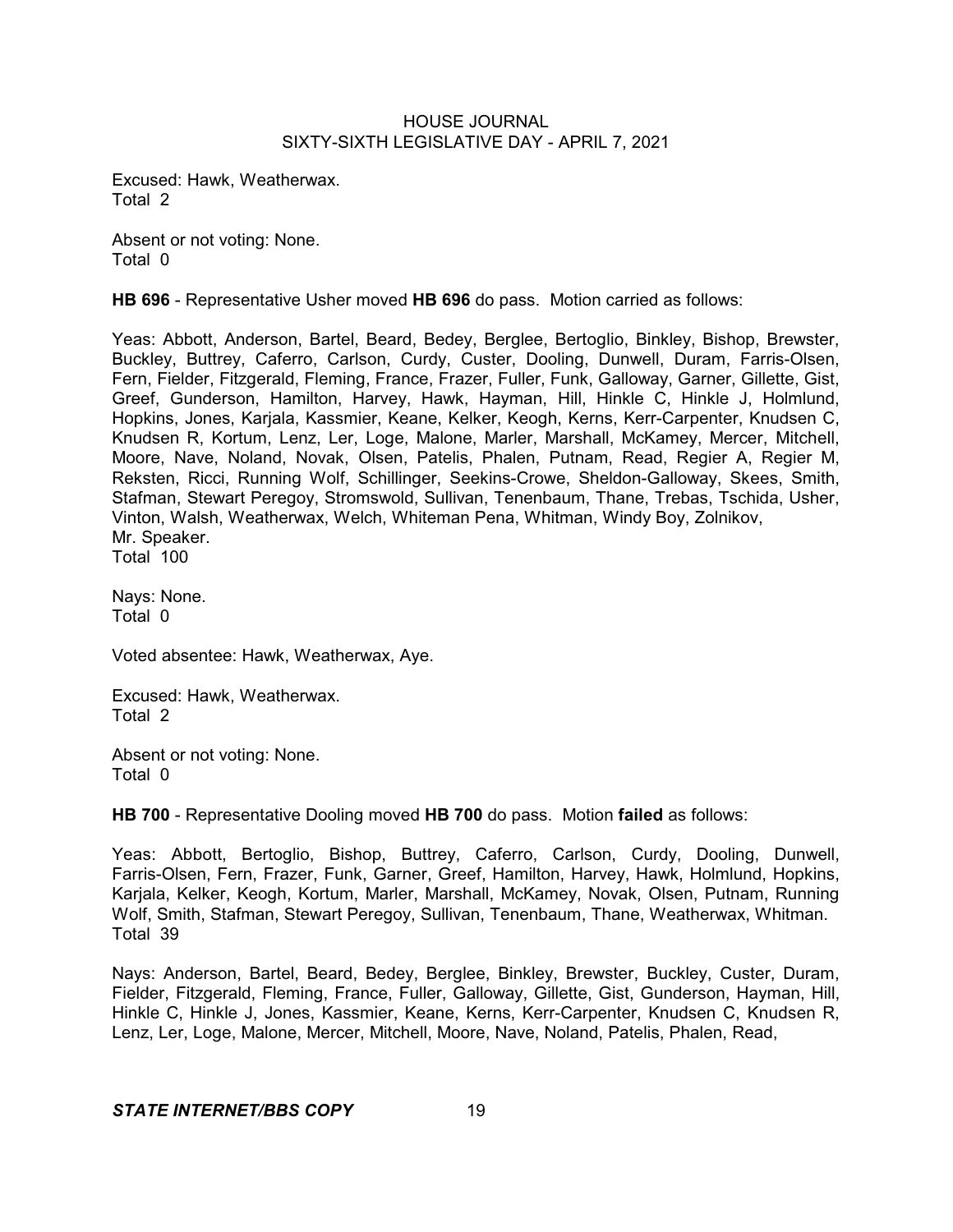Regier A, Regier M, Reksten, Ricci, Schillinger, Seekins-Crowe, Sheldon-Galloway, Skees, Stromswold, Trebas, Tschida, Usher, Vinton, Walsh, Welch, Whiteman Pena, Windy Boy, Zolnikov, Mr. Speaker. Total 61

Voted absentee: Hawk, Weatherwax, Aye.

Excused: Hawk, Weatherwax. Total 2

Absent or not voting: None. Total 0

**HB 703** - Representative J. Hinkle moved **HB 703** do pass.

**HB 703** - Representative J. Hinkle moved **HB 703**, second reading copy, be amended as follows:

1. Page 2, line 1. **Strike:** "government" **Insert:** "governmental"

2. Page 2, line 2. **Strike:** "medical records" **Insert:** "vaccination status or immunity passport"

3. Page 2, line 6. **Following:** "benefits," **Insert:** "or"

4. Page 2, line 7. **Following:** "53-2-101"

**Strike:** ", or membership card related to a private business" **Following:** ";" **Insert:** "or"

5. Page 2, line 8. **Strike:** subsection (c) in its entirety **Renumber:** subsequent subsection

6. Page 2, line 12 through line 14. **Strike:** subsection (2) in its entirety **Renumber:** subsequent subsections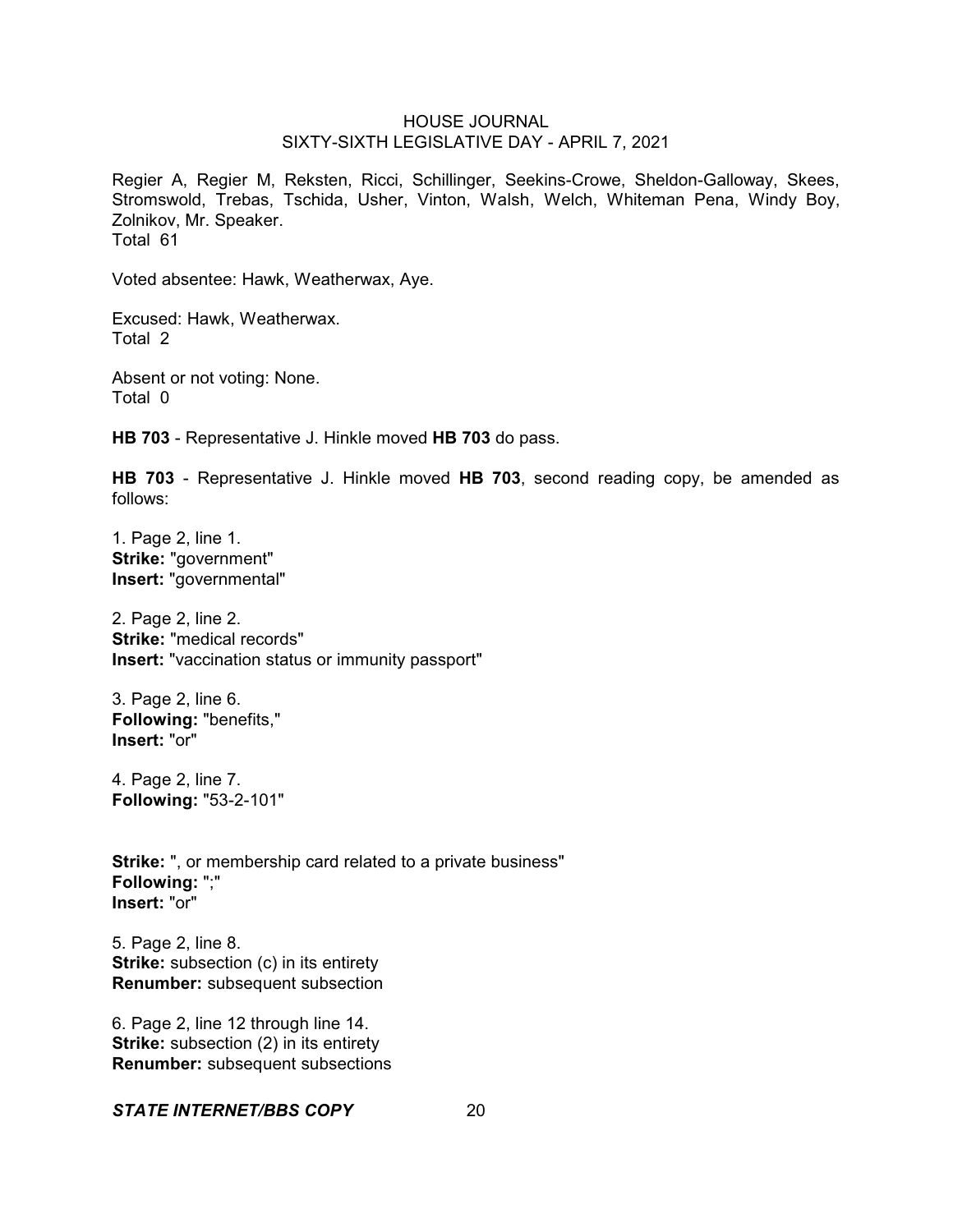7. Page 2, line 15. **Strike:** "government" **Insert:** "governmental"

8. Page 2, line 16. **Strike:** "as proof of driving or" **Insert:** "for"

9. Page 2, line 18. **Following:** "(b)" **Strike:** "discriminate against,"

Amendment adopted as follows:

Yeas: Abbott, Anderson, Bartel, Beard, Bedey, Berglee, Bertoglio, Binkley, Bishop, Brewster, Buckley, Buttrey, Caferro, Carlson, Curdy, Custer, Dooling, Dunwell, Duram, Farris-Olsen, Fern, Fielder, Fitzgerald, Fleming, France, Frazer, Fuller, Funk, Galloway, Garner, Gillette, Gist, Greef, Gunderson, Hamilton, Harvey, Hawk, Hayman, Hill, Hinkle C, Hinkle J, Holmlund, Hopkins, Jones, Karjala, Kassmier, Keane, Keogh, Kerns, Kerr-Carpenter, Knudsen C, Knudsen R, Lenz, Ler, Loge, Malone, Marshall, McKamey, Mercer, Mitchell, Moore, Nave, Noland, Novak, Patelis, Phalen, Putnam, Read, Regier A, Regier M, Reksten, Ricci, Running Wolf, Schillinger, Seekins-Crowe, Sheldon-Galloway, Skees, Smith, Stafman, Stromswold, Sullivan, Thane, Trebas, Tschida, Usher, Vinton, Walsh, Weatherwax, Welch, Whiteman Pena, Whitman, Windy Boy, Zolnikov, Mr. Speaker. Total 94

Nays: Kelker, Kortum, Marler, Stewart Peregoy, Tenenbaum. Total 5

Voted absentee: Hawk, Weatherwax, Aye.

Excused: Hawk, Weatherwax. Total 2

Absent or not voting: Olsen. Total 1

**HB 703** - Representative J. Hinkle moved **HB 703**, as amended, do pass. Motion carried as follows:

Yeas: Anderson, Bartel, Beard, Bedey, Berglee, Bertoglio, Binkley, Brewster, Carlson, Dooling, Duram, Fielder, Fleming, Frazer, Fuller, Galloway, Gillette, Gist, Greef, Gunderson, Hill, Hinkle C, Hinkle J, Holmlund, Hopkins, Jones, Kassmier, Kerns, Knudsen C, Knudsen R, Lenz, Ler, Loge, Malone, Marshall, Mitchell, Moore, Nave, Noland, Patelis, Phalen, Read, Regier A, Regier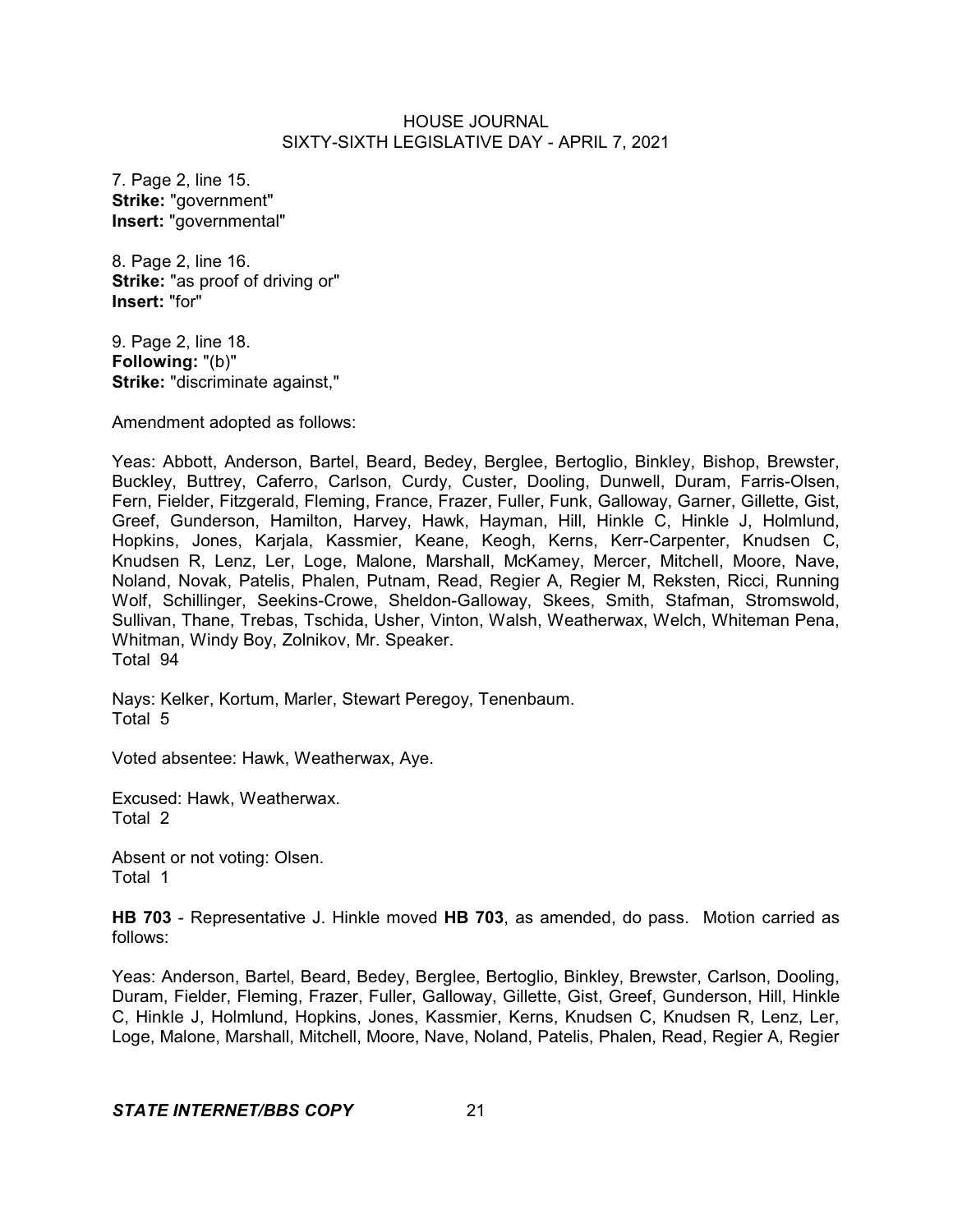M, Reksten, Ricci, Schillinger, Seekins-Crowe, Sheldon-Galloway, Skees, Stromswold, Trebas, Tschida, Usher, Vinton, Whitman, Zolnikov, Mr. Speaker. Total 58

Nays: Abbott, Bishop, Buckley, Buttrey, Caferro, Curdy, Custer, Dunwell, Farris-Olsen, Fern, Fitzgerald, France, Funk, Garner, Hamilton, Harvey, Hawk, Hayman, Karjala, Keane, Kelker, Keogh, Kerr-Carpenter, Kortum, Marler, McKamey, Mercer, Novak, Olsen, Putnam, Running Wolf, Smith, Stafman, Stewart Peregoy, Sullivan, Tenenbaum, Thane, Walsh, Weatherwax, Welch, Whiteman Pena, Windy Boy. Total 42

Voted absentee: Hawk, Weatherwax, No.

Excused: Hawk, Weatherwax. Total 2

Absent or not voting: None. Total 0

**HB 708** - Representative Kassmier moved **HB 708** do pass. Motion carried as follows:

Yeas: Abbott, Anderson, Bedey, Berglee, Bertoglio, Binkley, Bishop, Brewster, Buckley, Buttrey, Carlson, Curdy, Custer, Dunwell, Duram, Farris-Olsen, Fern, Fielder, Fitzgerald, Fleming, France, Frazer, Fuller, Funk, Garner, Gillette, Gist, Greef, Gunderson, Hamilton, Harvey, Hawk, Hayman, Hill, Hinkle C, Hinkle J, Holmlund, Hopkins, Jones, Karjala, Kassmier, Kelker, Keogh, Kerns, Kerr-Carpenter, Kortum, Loge, Marler, Marshall, McKamey, Noland, Novak, Olsen, Patelis, Phalen, Putnam, Read, Reksten, Running Wolf, Schillinger, Seekins-Crowe, Skees, Smith, Stafman, Stewart Peregoy, Sullivan, Tenenbaum, Thane, Trebas, Usher, Vinton, Walsh, Weatherwax, Welch, Whiteman Pena, Whitman, Mr. Speaker. Total 77

Nays: Bartel, Beard, Caferro, Dooling, Galloway, Keane, Knudsen C, Knudsen R, Lenz, Ler, Malone, Mercer, Mitchell, Moore, Nave, Regier A, Regier M, Ricci, Sheldon-Galloway, Stromswold, Tschida, Windy Boy, Zolnikov. Total 23

Voted absentee: Hawk, Weatherwax, Aye.

Excused: Hawk, Weatherwax. Total 2

Absent or not voting: None. Total 0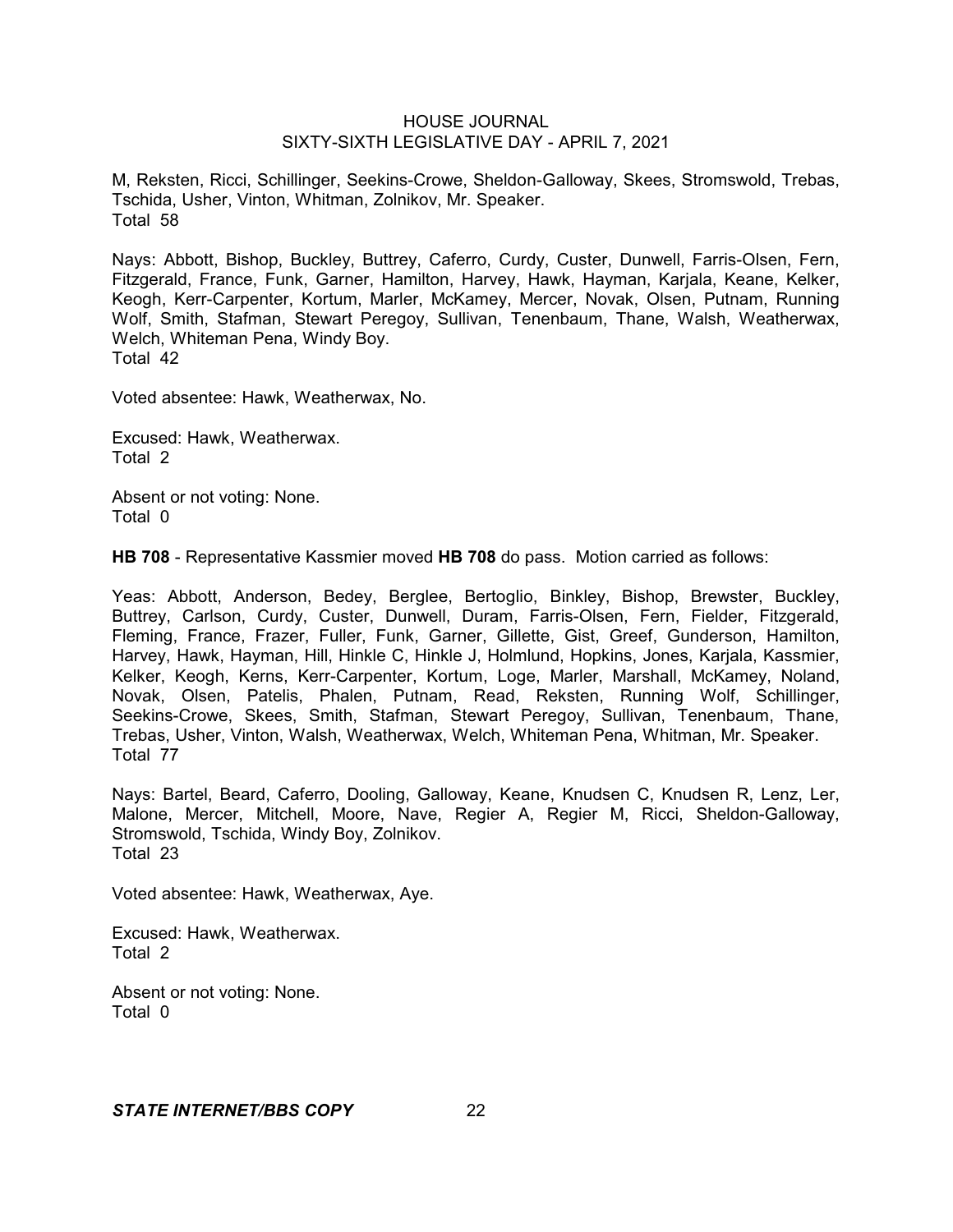**HB 709** - Representative M. Regier moved **HB 709** do pass. Motion carried as follows:

Yeas: Abbott, Anderson, Bartel, Beard, Bedey, Berglee, Bertoglio, Binkley, Bishop, Brewster, Buckley, Buttrey, Caferro, Carlson, Curdy, Custer, Dunwell, Duram, Fern, Fielder, Fitzgerald, Fleming, France, Frazer, Fuller, Funk, Galloway, Garner, Gillette, Gist, Greef, Gunderson, Hamilton, Harvey, Hawk, Hayman, Hill, Hinkle C, Hinkle J, Holmlund, Hopkins, Jones, Kassmier, Keane, Kelker, Keogh, Kerns, Kerr-Carpenter, Knudsen C, Knudsen R, Kortum, Lenz, Ler, Loge, Malone, Marler, Marshall, McKamey, Mercer, Mitchell, Moore, Nave, Noland, Novak, Olsen, Patelis, Phalen, Putnam, Read, Regier A, Regier M, Reksten, Ricci, Running Wolf, Schillinger, Seekins-Crowe, Sheldon-Galloway, Skees, Smith, Stewart Peregoy, Stromswold, Sullivan, Thane, Trebas, Tschida, Usher, Vinton, Walsh, Welch, Whiteman Pena, Whitman, Zolnikov, Mr. Speaker.

Total 93

Nays: Dooling, Farris-Olsen, Karjala, Stafman, Tenenbaum, Weatherwax, Windy Boy. Total 7

Voted absentee: Hawk, Aye; Weatherwax, No.

Excused: Hawk, Weatherwax. Total 2

Absent or not voting: None. Total 0

**HB 711** - Representative Noland moved **HB 711** do pass. Motion **failed** as follows:

Yeas: Bartel, Beard, Berglee, Bertoglio, Binkley, Brewster, Carlson, Duram, Fielder, Fleming, Fuller, Galloway, Gillette, Gist, Gunderson, Hill, Hinkle C, Hinkle J, Kerns, Knudsen C, Knudsen R, Lenz, Ler, Loge, Malone, Marshall, Mitchell, Moore, Nave, Noland, Patelis, Phalen, Read, Regier A, Regier M, Reksten, Ricci, Schillinger, Seekins-Crowe, Sheldon-Galloway, Skees, Stromswold, Trebas, Tschida, Usher, Vinton, Zolnikov, Mr. Speaker. Total 48

Nays: Abbott, Anderson, Bedey, Bishop, Buckley, Buttrey, Caferro, Curdy, Custer, Dooling, Dunwell, Farris-Olsen, Fern, Fitzgerald, France, Frazer, Funk, Garner, Greef, Hamilton, Harvey, Hawk, Hayman, Holmlund, Hopkins, Jones, Karjala, Kassmier, Keane, Kelker, Keogh, Kerr-Carpenter, Kortum, Marler, McKamey, Mercer, Novak, Olsen, Putnam, Running Wolf, Smith, Stafman, Stewart Peregoy, Sullivan, Tenenbaum, Thane, Walsh, Weatherwax, Welch, Whiteman Pena, Whitman, Windy Boy. Total 52

Voted absentee: Hawk, Weatherwax, No.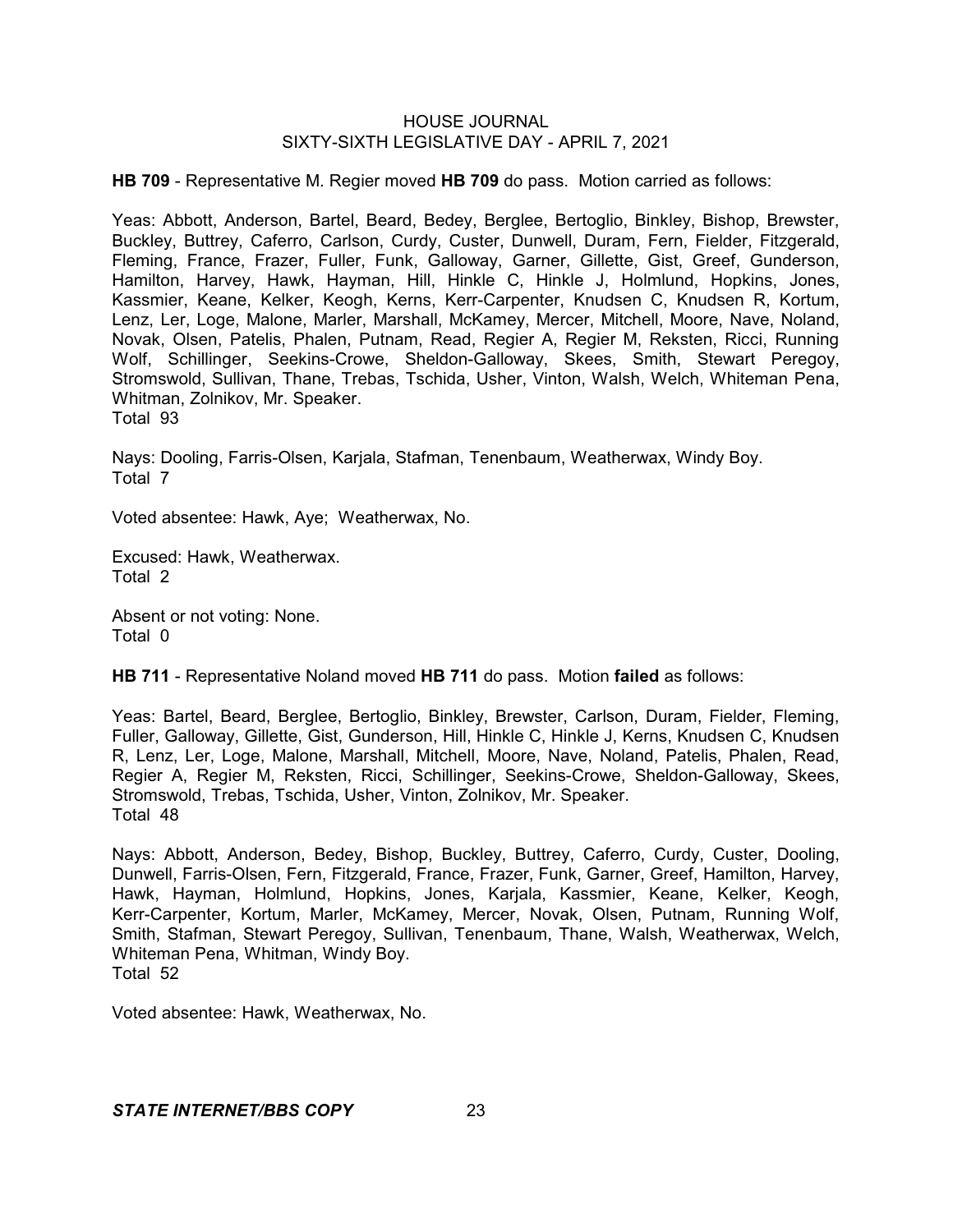Excused: Hawk, Weatherwax. Total 2

Absent or not voting: None. Total 0

Majority Leader Vinton moved the Committee rise and report. Motion carried. Committee arose. House resumed. Mr. Speaker presiding. Chair Hopkins moved the Committee of the Whole report be adopted. Report adopted as follows:

Yeas: Abbott, Anderson, Bartel, Beard, Bedey, Berglee, Bertoglio, Binkley, Bishop, Brewster, Buckley, Buttrey, Caferro, Carlson, Curdy, Custer, Dunwell, Duram, Fern, Fielder, Fitzgerald, Fleming, France, Frazer, Fuller, Funk, Galloway, Garner, Gillette, Gist, Greef, Gunderson, Hamilton, Harvey, Hayman, Hill, Hinkle J, Jones, Karjala, Kassmier, Kelker, Keogh, Kerns, Kerr-Carpenter, Knudsen C, Knudsen R, Kortum, Lenz, Ler, Loge, Malone, Marler, Marshall, McKamey, Mercer, Moore, Nave, Noland, Novak, Patelis, Phalen, Putnam, Regier A, Regier M, Reksten, Ricci, Running Wolf, Schillinger, Seekins-Crowe, Sheldon-Galloway, Skees, Stafman, Stewart Peregoy, Stromswold, Sullivan, Tenenbaum, Thane, Trebas, Usher, Vinton, Walsh, Welch, Whiteman Pena, Whitman, Windy Boy, Zolnikov, Mr. Speaker. Total 87

Nays: Dooling, Hinkle C, Keane, Mitchell, Read, Smith, Tschida. Total 7

Voted absentee: None.

Excused: Hawk, Weatherwax. Total 2

Absent or not voting: Farris-Olsen, Holmlund, Hopkins, Olsen. Total 4

#### **REPORTS OF STANDING COMMITTEES**

**APPROPRIATIONS** (Jones, Chair): 4/7/2021 **HB 670**, do pass. Report adopted. **HB 701**, do pass. Report adopted. **HB 704**, do pass. Report adopted. **HB 707**, do pass. Report adopted.

**BUSINESS AND LABOR** (Noland, Chair): 3/31/2021 **SB 108**, be amended as follows:

1. Title, line 12 through line 18. **Strike:** "REQUIRING" on line 12 through "MCA;" on line 18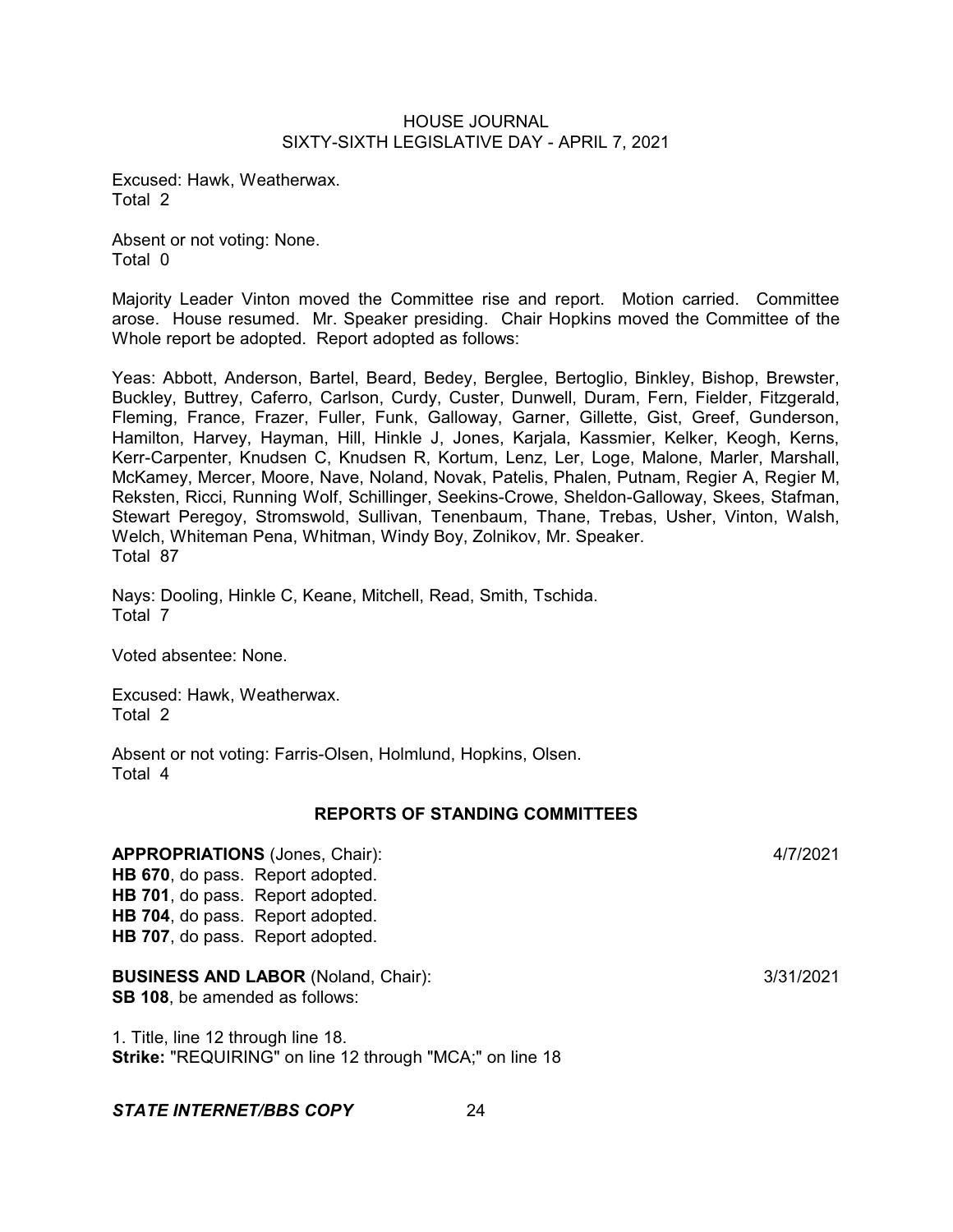# **Insert:** "ALLOWING FOR A CITIZEN INITIATIVE TO AMEND OR REPEAL LOCAL HEALTH BOARD ACTIONS;"

2. Page 1, line 23 through page 9, line 27.

**Strike:** everything after the enacting clause

**Insert:** "NEW SECTION. **Section 1. Procedure for initiative election -- local health board actions.** (1) The electors residing within the jurisdiction of a local health board may, by petition, request an election on whether to repeal or amend a local health board action. The form of the petition must be approved by the county election administrator of the county or counties that have territory within the local health board's jurisdiction. A petition signed by at least 5% of the qualified electors residing within the jurisdiction of the local health board is sufficient to require an election.

(2) If an approved petition containing sufficient signatures is filed prior to the effective date of the local health board action or within 14 days after the passage of the local health board action, whichever is later, a petition requesting an election on whether to amend or repeal the local health board action delays the local health board action's effective date until the local health board action is ratified by the electors.

(3) A petition for an election must:

(a) set out fully the local board action sought to be amended and the proposed amendment or the local board action to be repealed;

(b) specify the local governing body that oversees the local health board; and

(c) be in the form prescribed in Title 13, chapter 27, except as specifically provided in this part.

(4) An election held pursuant to this section must be conducted within 30 days of the filing of a petition allowed in subsection (2) and may be held:

(a) in conjunction with the next local government election held in accordance with Title 13, chapter 1, part 4; or

(b) as a special election if the next local government election does not occur within 30 days of the filing of a petition allowed in subsection (2).

(5) The city clerk, county election administrator, or both if applicable shall certify the results of the election.

(6) If a majority of those voting on the question approve the proposal:

(a) it becomes effective when the election results are officially declared, unless otherwise stated in the proposal; and

(b) the local board of health may not subsequently propose, adopt, or enact a local health board action that is similar to the original local health board action or conflicts with the amended or repealed local board action approved by the electors as allowed in this section.

(7) The local governing body that oversees the local board of health is responsible for all costs incurred by the petition and election provided for in this section.

(8) As used in this section, the following definitions apply:

(a) "Local governing body" or "governing body" means:

(i) the board of county commissioners that oversees a county local board of health;

(ii) the elected governing body of a city that oversees a city local board of health; or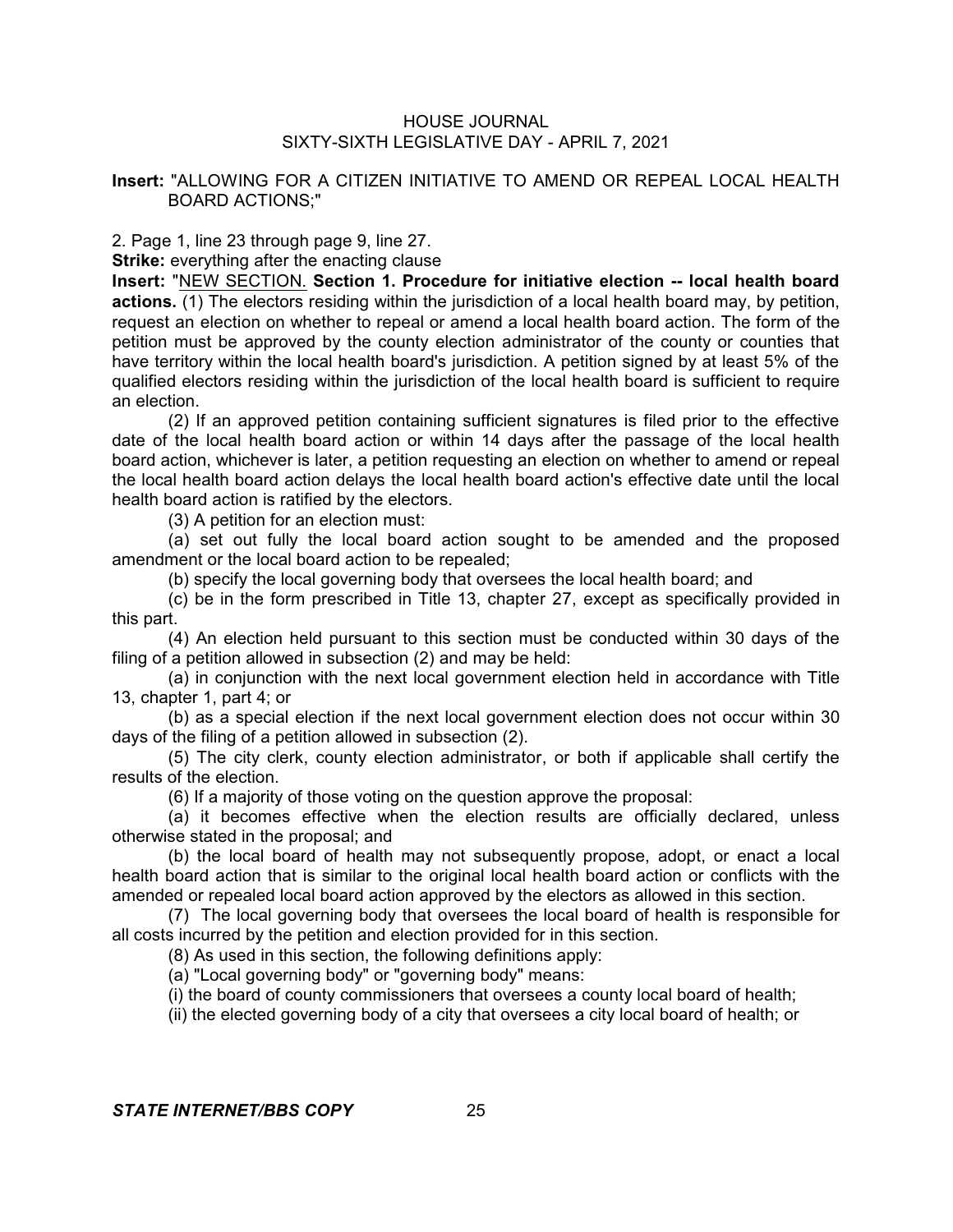(iii) the entity identified as the governing body as established in the bylaws, interlocal agreement, or memorandum of understanding creating a city-county local board of health or a local district board of health.

(b) "Local health board action" includes a regulation, rule, directive, or order adopted or enacted by a local health board pursuant to this part."

**Insert:** "NEW SECTION. **Section 2. Codification instruction**. [Section 1] is intended to be codified as an integral part of Title 50, chapter 2, part 1, and the provisions of Title 50, chapter 2, part 1, apply to [section 1]."

**Insert:** "NEW SECTION. **Section 3.** {standard} **Effective date**. [This act] is effective on passage and approval."

And, as amended, be concurred in. Report adopted.

**JUDICIARY** (Usher, Chair): 4/1/2021 **SB 318**, be amended as follows:

1. Title, line 5. **Following**: "COURT;" **Insert**: "PROVIDING A DEFINITION FOR "MALFEASANCE" IN A JUDICIAL IMPEACHMENT SETTING;"

2. Title, line 5. **Strike**: "SECTION" **Insert**: "SECTIONS"

3. Title, line 5. **Following**: "3-1-604" **Insert**: "AND 5-5-401"

4. Page 1.

**Following**: line 14

**Insert**: "**Section 2.** Section 5-5-401, MCA, is amended to read:

"**5-5-401. Officers liable to impeachment.** (1) The governor, executive officers, heads of state departments, and judicial officers are liable to impeachment for felonies and misdemeanors or malfeasance in office.

(2) As used in this section, "malfeasance", when applied to a judicial officer, includes but is not limited to exceeding the role of the judge as provided in 1-2-101, including inserting what has been omitted from or omitting what has been inserted in a judicial decision or order."" **Renumber:** subsequent sections

And, as amended, be concurred in. Report adopted.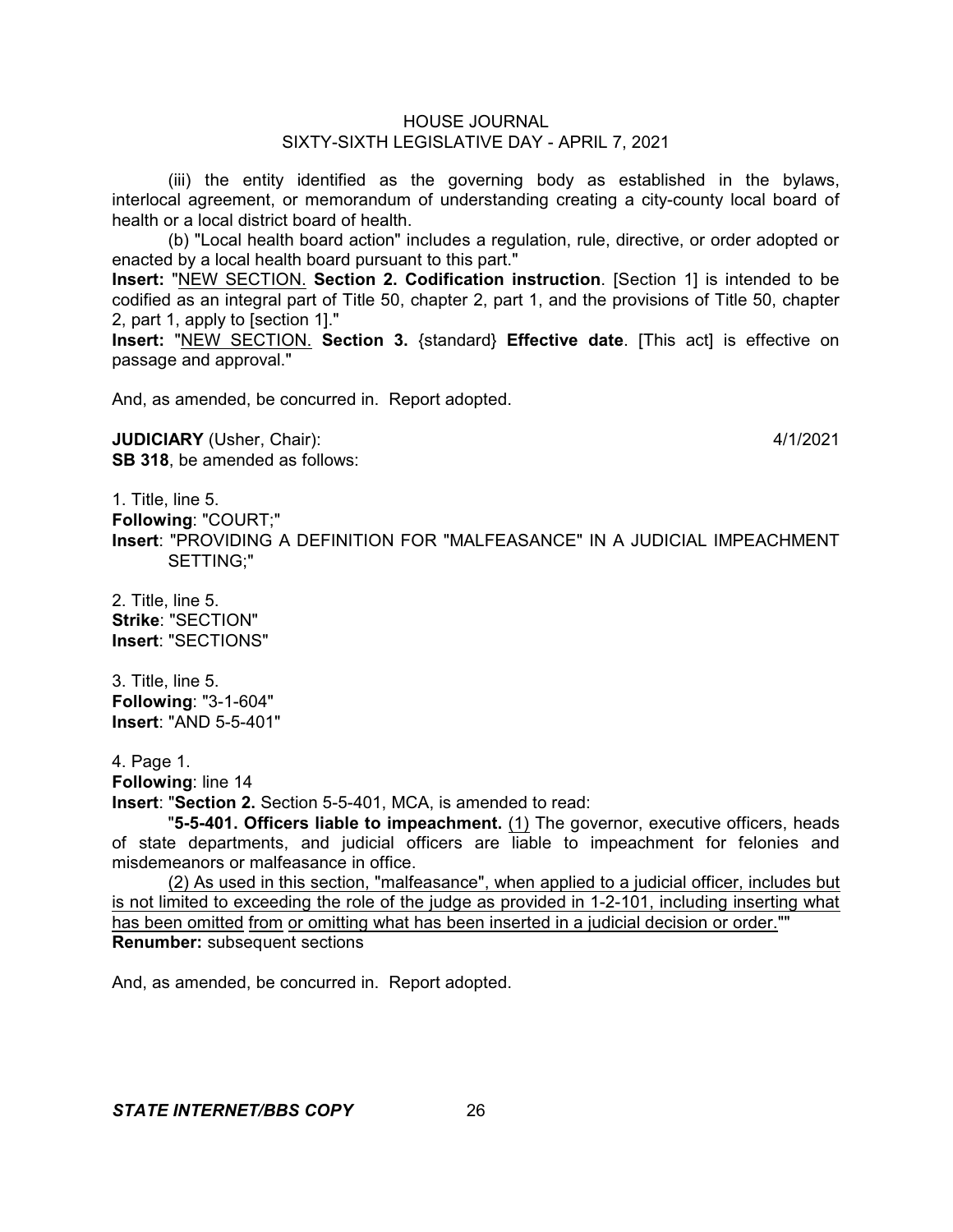**LOCAL GOVERNMENT** (Custer, Chair): 4/1/2021 **SB 174**, be amended as follows:

1. Title, line 6. **Following**: "ADDITIONAL" **Insert**: "CLARIFICATION OF THE"

2. Title, line 6. **Strike**: "REGULATIONS" **Insert**: "APPROVAL"

3. Title, line 6. **Following**: "REGULATIONS;" **Insert**: "PROVIDING THAT THE CONDITIONS OF A CONDITIONALLY APPROVED SUBDIVISION MUST BE CLEARLY DEFINED;"

4. Title, line 7. **Following**: "76-3-504,"

**Insert**: "76-3-604," **Strike**: "AND"

5. Title, line 7. **Following**: "76-3-608," **Insert**: "AND 76-3-620,"

6. Page 1, line 28 through page 2, line 5. **Strike:** subsection (2) in its entirety **Renumber:** subsequent subsections

7. Page 2, line 12 through line 15. **Strike:** subsection (3) in its entirety **Renumber:** subsequent subsections

8. Page 2, line 16. **Strike**: "Anything" **Insert**: "Any action"

9. Page 2. **Following**: line 18

**Insert**: "(3) If a local government has historically interpreted and enforced or chosen not to enforce a condition of subdivision approval to the benefit of a parcel owner, the local government may not undertake a different interpretation or enforcement action against a similarly situated parcel owner in the same subdivision."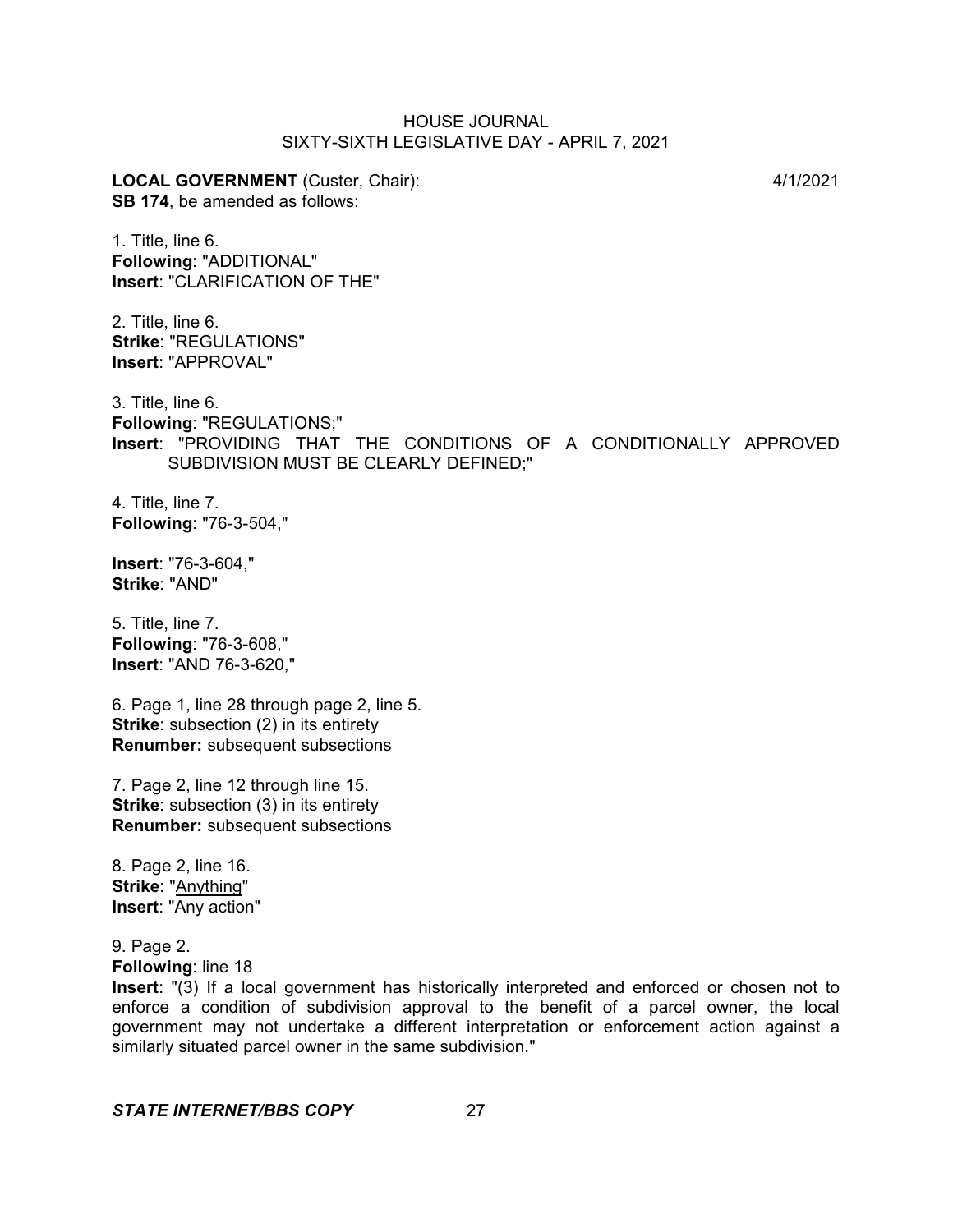10. Page 6.

**Following**: line 15

**Insert:** "**Section 3.** Section 76-3-604, MCA, is amended to read:

"**76-3-604. Review of subdivision application -- review for required elements and sufficiency of information.** (1) (a) A subdivision application is considered to be received on the date of delivery to the reviewing agent or agency and when accompanied by the review fee submitted as provided in 76-3-602.

(b) Within 5 working days of receipt of a subdivision application, the reviewing agent or agency shall determine whether the application contains all of the listed materials as required by 76-3- 504(1)(a) and shall notify the subdivider or, with the subdivider's written permission, the subdivider's agent of the reviewing agent's or agency's determination. If the reviewing agent or agency determines that elements are missing from the application, the reviewing agent or agency shall identify those elements in the notification.

(2) (a) Within 15 working days after the reviewing agent or agency notifies the subdivider or the subdivider's agent that the application contains all of the required elements as provided in subsection (1), the reviewing agent or agency shall determine whether the application and required elements contain detailed, supporting information that is sufficient to allow for the review of the proposed subdivision under the provisions of this chapter and the local regulations adopted pursuant to this chapter and shall notify the subdivider or, with the subdivider's written permission, the subdivider's agent of the reviewing agent's or agency's determination.

(b) If the reviewing agent or agency determines that information in the application is not sufficient to allow for review of the proposed subdivision, the reviewing agent or agency shall identify the insufficient information in its notification.

(c) A determination that an application contains sufficient information for review as provided in this subsection (2) does not ensure that the proposed subdivision will be approved or conditionally approved by the governing body and does not limit the ability of the reviewing agent or agency or the governing body to request additional information during the review process.

(3) The time limits provided in subsections (1) and (2) apply to each submittal of the application until:

(a) a determination is made that the application contains the required elements and sufficient information; and

(b) the subdivider or the subdivider's agent is notified.

(4) After the reviewing agent or agency has notified the subdivider or the subdivider's agent that an application contains sufficient information as provided in subsection (2), the governing body shall approve, conditionally approve, or deny the proposed subdivision within 60 working days or 80 working days if the proposed subdivision contains 50 or more lots, based on its determination of whether the application conforms to the provisions of this chapter and to the local regulations adopted pursuant to this chapter, unless:

(a) the subdivider and the reviewing agent or agency agree to an extension or suspension of the review period, not to exceed 1 year; or

(b) a subsequent public hearing is scheduled and held as provided in 76-3-615.

(5) (a) If the governing body fails to comply with the time limits under subsection (4), the governing body shall pay to the subdivider a financial penalty of \$50 per lot per month or a pro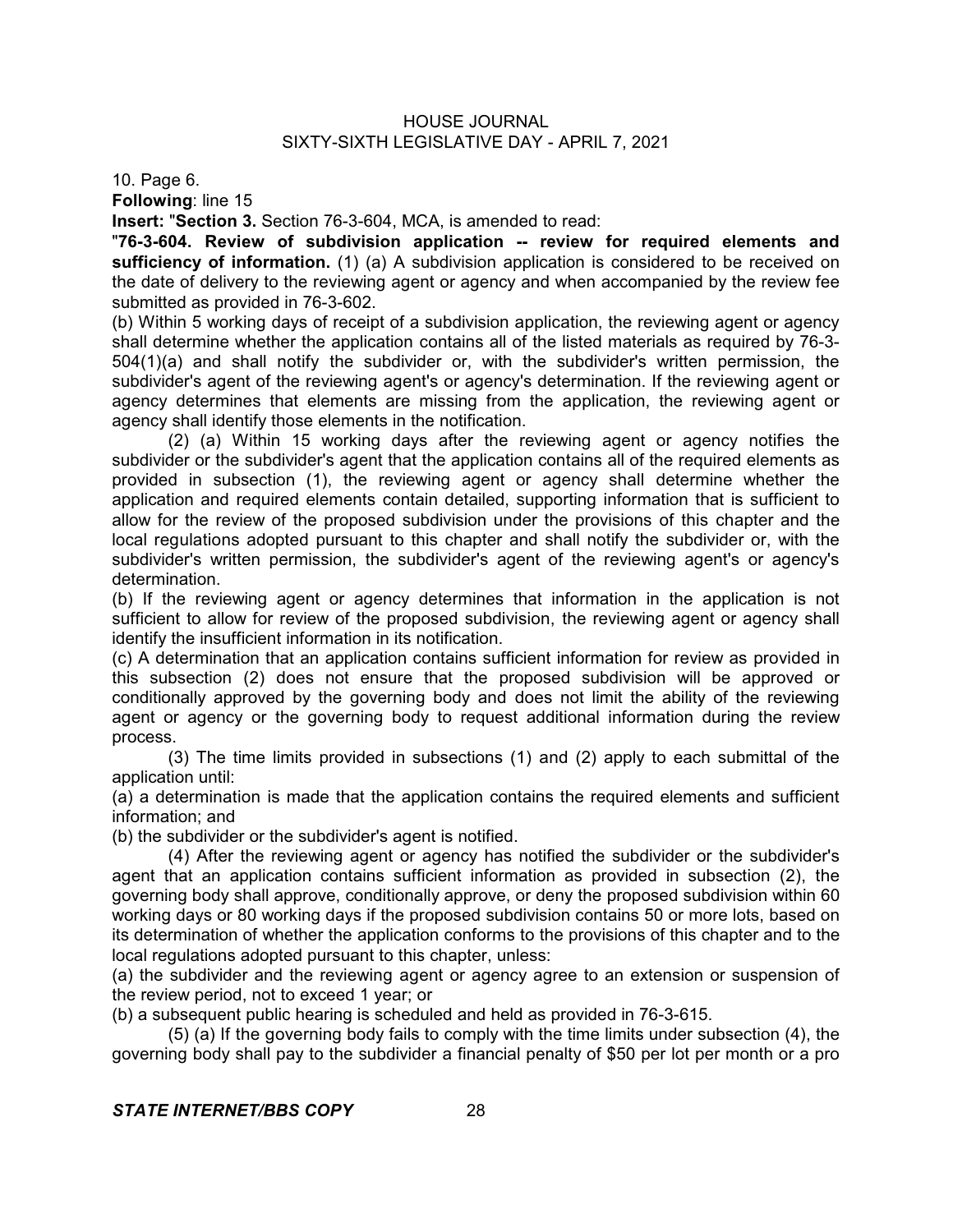rata portion of a month, not to exceed the total amount of the subdivision review fee collected by the governing body for the subdivision application, until the governing body denies, approves, or conditionally approves the subdivision.

(b) The provisions of subsection (5)(a) do not apply if the review period is extended or suspended pursuant to subsection (4).

(6) If the governing body denies or conditionally approves the proposed subdivision, it shall send the subdivider a letter, with the appropriate signature, that complies with the provisions of 76-3-620.

(7) (a) The governing body shall collect public comment submitted at a hearing or hearings regarding the information presented pursuant to 76-3-622 and shall make any comments submitted or a summary of the comments submitted available to the subdivider within 30 days after conditional approval or approval of the subdivision application and preliminary plat.

(b) The subdivider shall, as part of the subdivider's application for sanitation approval, forward the comments or the summary provided by the governing body to the:

(i) reviewing authority provided for in Title 76, chapter 4, for subdivisions that will create one or more parcels containing less than 20 acres; and

(ii) local health department or board of health for proposed subdivisions that will create one or more parcels containing 20 acres or more and less than 160 acres.

(8) (a) For a proposed subdivision that will create one or more parcels containing less than 20 acres, the governing body may require approval by the department of environmental quality as a condition of approval of the final plat.

(b) For a proposed subdivision that will create one or more parcels containing 20 acres or more, the governing body may condition approval of the final plat upon the subdivider demonstrating, pursuant to 76-3-622, that there is an adequate water source and at least one area for a septic system and a replacement drainfield for each lot.

(9) (a) Review and approval, conditional approval, or denial of a proposed subdivision under this chapter may occur only under those regulations in effect at the time a subdivision application is determined to contain sufficient information for review as provided in subsection  $(2)$ .

(b) If regulations change during the review periods provided in subsections (1) and (2), the determination of whether the application contains the required elements and sufficient information must be based on the new regulations.

(10) Unless otherwise provided by law, the governing body may review but does not have approval authority of the governing documents of the subdivision or amendments to the governing documents unless the governing documents directly and materially impact a condition of subdivision approval.""

**Renumber:** subsequent sections

11. Page 7, line 14. **Strike**: "76-3-501" **Insert**: "76-3-620"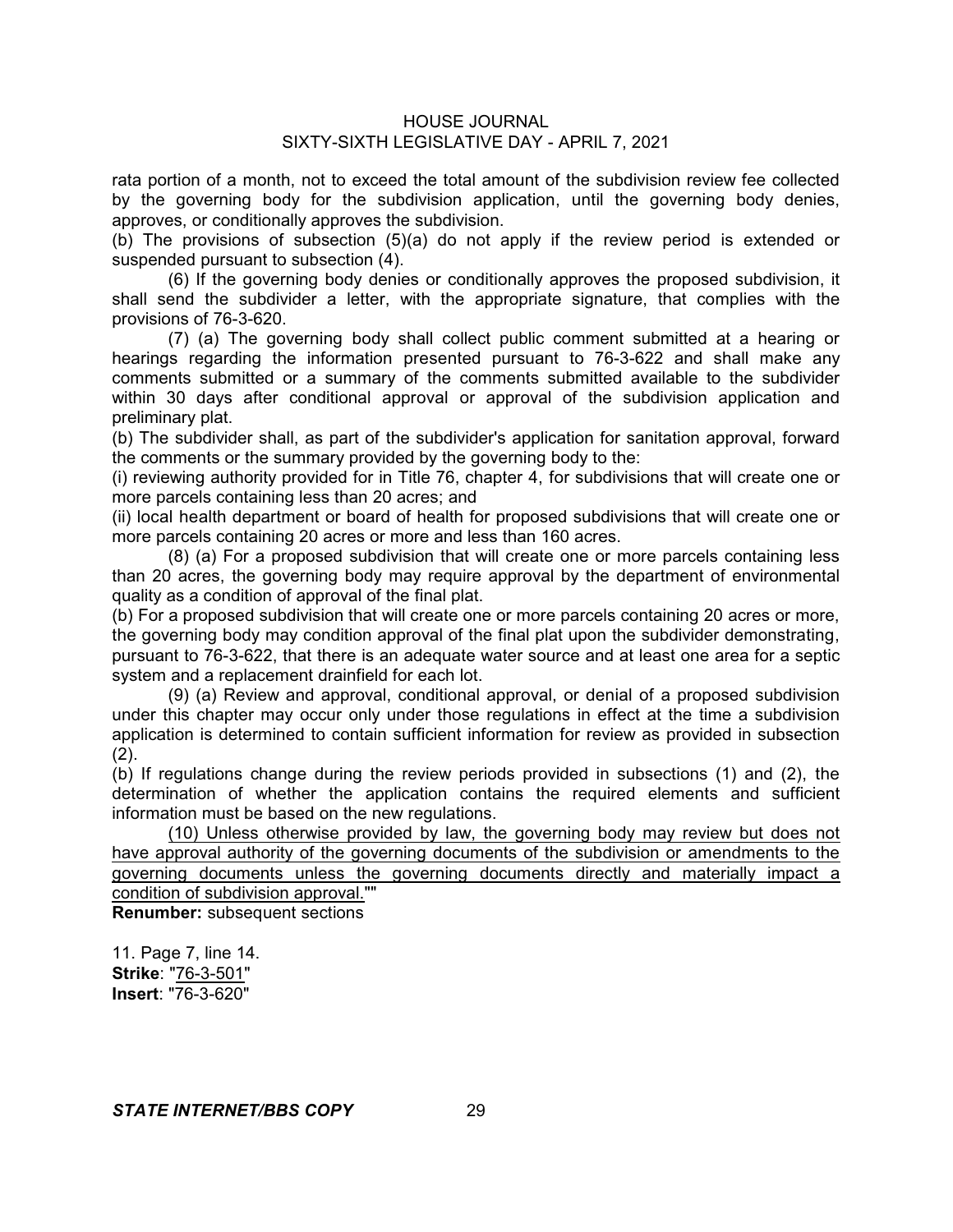12. Page 7, line 18. **Following**: "instances the" **Strike**: "unmitigated"

13. Page 7, line 18. **Strike**: "unacceptable" **Insert**: "deemed ummitigable"

14. Page 7, line 20. **Strike**: "76-3-501" **Insert**: "76-3-620"

15. Page 8.

**Following**: line 21

**Insert:** "**Section 5.** Section 76-3-620, MCA, is amended to read:

"**76-3-620. Review requirements -- written statement.** (1) In addition to the requirements of 76-3-604 and 76-3-609, following any decision by the governing body to deny or conditionally approve a proposed subdivision, the governing body shall, in accordance with the time limit established in 76-3-504(1)(r), prepare a written statement that:

(a) must be provided to the applicant,;

(b) that must be made available to the public, and that:

 $(1)(c)$  includes information regarding the appeal process for the denial or imposition of conditions;

 $(2)(d)$  identifies the regulations and statutes that are used in reaching the decision to deny or impose conditions and explains how they apply to the basis of the decision-to deny or impose conditions;

 $(3)(e)$  provides the facts and conclusions that the governing body relied upon in making its the decision to deny or impose conditions and references documents, testimony, or other materials that form the basis of the decision; and

(4)(f) provides identifies the conditions that apply to the preliminary plat approval and that must be satisfied before the final plat may be approved.

(2) If the governing body conditionally approves the proposed subdivision, each condition required for subdivision approval must identify a specific, documentable, and clearly defined purpose or objective related to the primary criteria set forth in 76-3-608(3) that forms the basis for the condition.""

And, as amended, be concurred in. Report adopted.

# **NATURAL RESOURCES** (Gunderson, Chair): 4/1/2021

**SB 29.** be concurred in. Report adopted. **SB 165**, be amended as follows:

1. Page 9, line 28. **Strike**: "and construction" **Insert**: ", size, and location"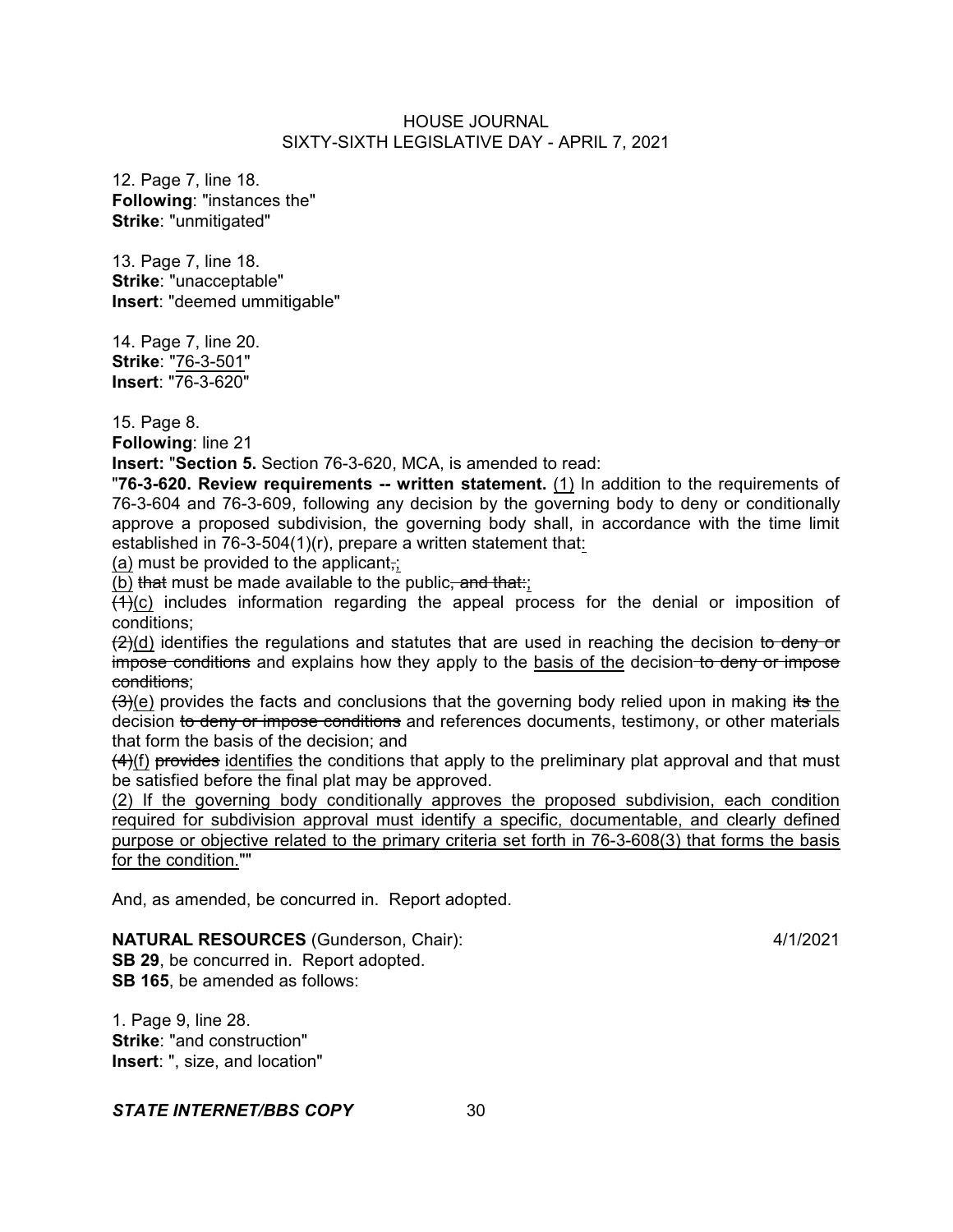2. Page 9, line 28. **Following**: "facilities" **Insert**: "based on site characteristics"

3. Page 9, line 28 through page 10, line 4. **Strike**: "for" on page 9, line 28 through "facilities" on page 10, line 4

4. Page 10, line 9 through line 13.

**Strike**: "(4)" on line 9 through "76-3-207" on line 13

- **Insert**: "(4) The storm drainage review requirements of this chapter do not apply to divisions or parcels of land that are exempt from review under  $76-3-207(1)(a)$ ,  $(1)(b)$ ,  $(1)(d)$ ,  $(1)(e)$ , or  $(1)(f)$  that:
- (a) are used for a single-family residential purpose; or
- (b) include no more than 25% that is impervious"

5. Page 15.

**Following**: line 25

**Insert**: "COORDINATION SECTION. **Section 8. Coordination instruction**. If both Senate Bill No. 233 and [this act] are passed and approved, then the change in this act in 76-3-  $504(1)(q)(iii)(A)$  regarding regulations adopted by the board of environmental review must be deleted.""

And, as amended, be concurred in. Report adopted.

**SB 284**, be concurred in. Report adopted. **SB 302**, be concurred in. Report adopted. **SB 358**, be amended as follows:

1. Title, line 8. **Following**: "75-5-105," **Strike**: "75-5-301," **Following**: "MCA;" **Strike**: "AND" 2. Title, line 9. **Following**: "MCA" **Insert**: "; REPEALING ARM 17.30.660; AND PROVIDING AN IMMEDIATE EFFECTIVE DATE"

3. Page 1, line 13. **Following**: "standards" **Strike**: "-- board of environmental review"

4. Page 1, line 14 through page 3, line 3. **Strike**: page 1, line 14 through page 3, line 3 in their entirety **Insert**: "(1) By March 1, 2022, the department of environmental quality shall adopt rules related to narrative nutrient standards in consultation with the nutrient work group.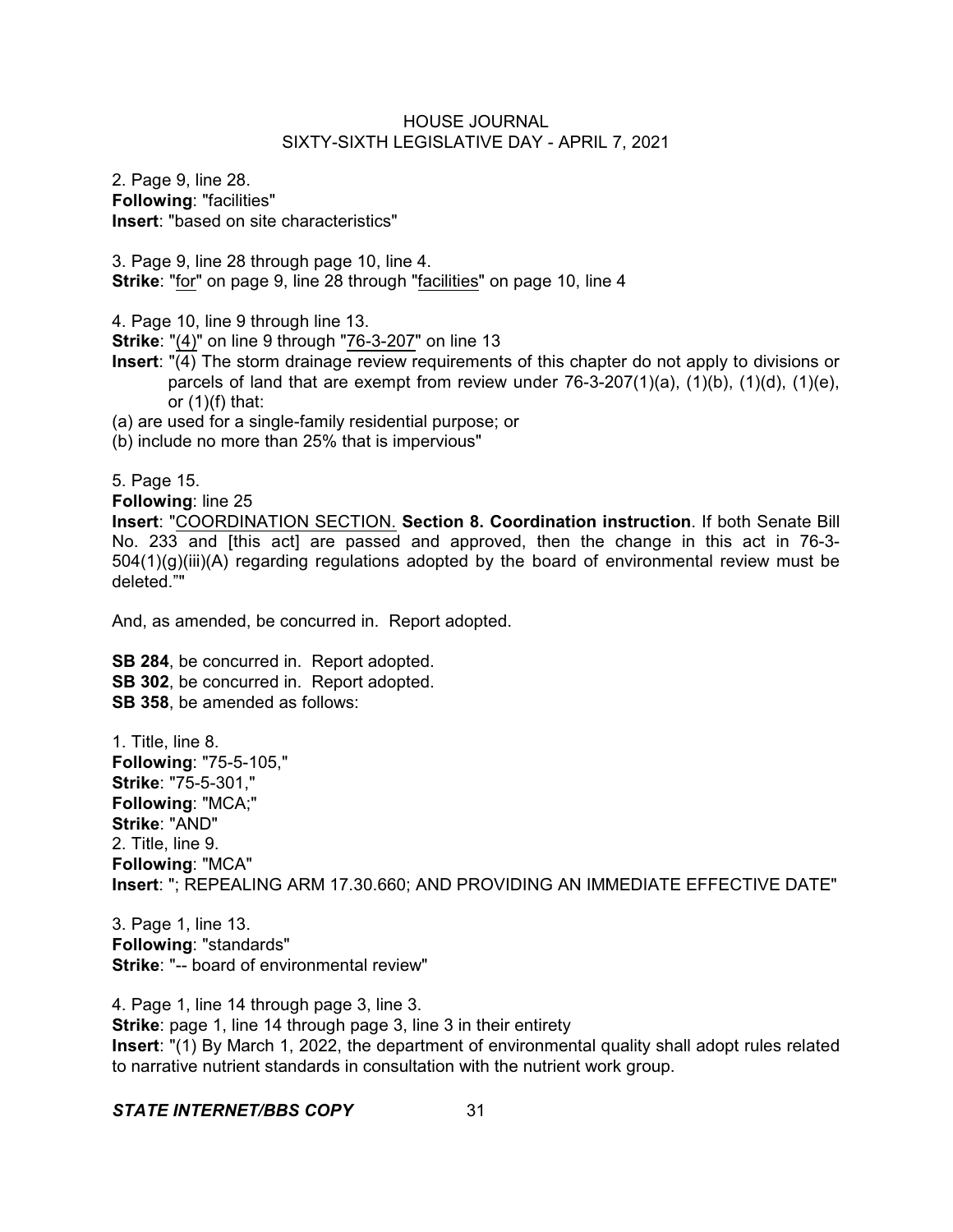(2) The rules shall provide for the development of an adaptive management program which provides for an incremental watershed approach for protecting and maintaining water quality, and that:

(a) reasonably balances all factors impacting a water body;

(b) prioritizes the minimization of phosphorus, taking into account site-specific conditions; and

(c) identifies the appropriate response variables affected by nutrients and associated impact thresholds in accordance with the beneficial uses of the waterbody.

(3) In developing the rules in subsection (2), the department shall consider options pertaining to whether the point source is new or existing and whether the receiving water body is considered impaired or unimpaired."

5. Page 3, line 5 through line 7.

#### **Following**: "**department." on line 5**

**Strike:** remainder of line 5 through line 7 in their entirety

**Insert**: "(1) Until final rules are adopted pursuant to [section 1], the department shall administer the discharge permitting program under 75-5-402 in a manner consistent with ARM 17.30.637 and the intent of [this act].

(2) Any nutrient standards variances currently authorized and effective are hereby authorized and effective under 75-5-320 until otherwise amended or repealed."

6. Page 3, line 16. **Following**: "17.30.602" **Strike**: "and 17.30.660"

7. Page 15, line 24 through page 17, line 27. **Strike:** section 7 in its entirety **Renumber**: subsequent sections

8. Page 20. **Following**: line 5 **Insert**: "(u) discharges of total phosphorus or total nitrogen that do not: (i) create conditions that are toxic or harmful to human, animal, plant, and aquatic life; (ii) create conditions that produce undesirable aquatic life; or (iii) cause measurable changes in aquatic life; and"

9. Page 20, line 6. **Following**: "(u)" **Insert**: "(v)"

10. Page 20, line 8 through line 10. **Strike**: ";" on line 8 through "75-5-301(5)(c)" on line 10

11. Page 21. **Following:** line 6